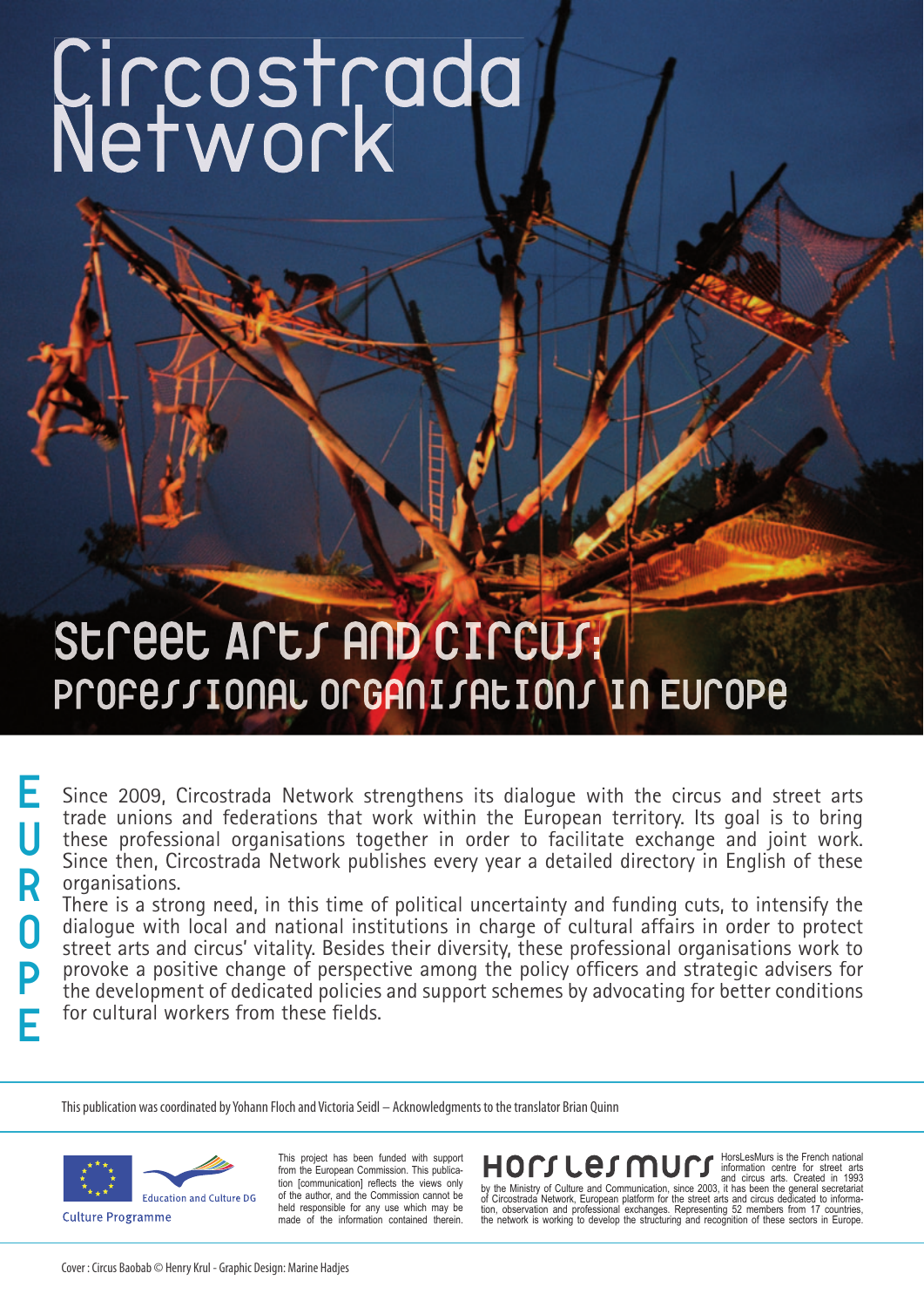### **Street Arts and Circus: Professional organisations in Europe**

### **Contents**

*The European landscape of the street arts and circus has greatly evolved in the last ten years.*

*Federations, trade unions and local networks have been formed in several countries to represent and defend this sector of contemporary creation.*

*Their activities are essential to promote greater structuring and recognition for artistic fields that continue to receive little support from public authorities and cultural institutions.*

*As part of the activities carried out by the platform Circostrada Network, we have decided to bring together in one publication a description of these different organisations, their missions and their activities.*

*Aside from our informative role, our network also works to offer places of gathering and cooperation to European professionals.*

*We thus hope that the organisations presented in this publication can come to develop, along with their national activities, a level of collective and resolutely European activity as well.*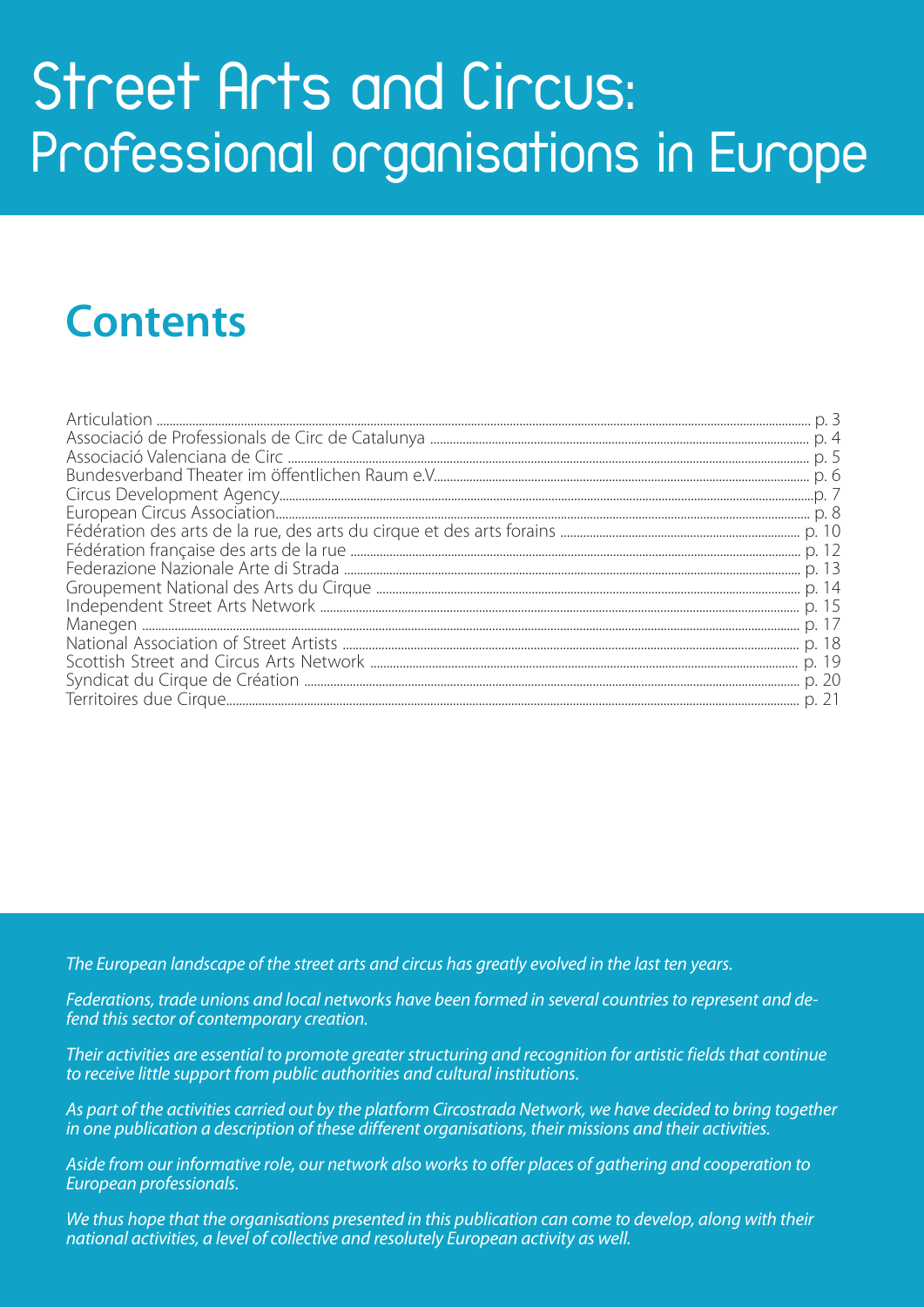### Articulation

Articulation was created to provide a cohesive voice for the Physical Performance sector that is undergoing a period of significant growth in Scotland. The organisation has a specific focus on supporting the development of the sector through advocacy, strategic planning, facilitating partnerships and involvement with infrastructural initiatives. It also plays a role in supporting high quality – in the work itself, in health and safety and in teaching standards.

#### **Missions**

The Mission Statement for Articulation is as follows: The prime concern of Physical Performance (incorporating Circus, Physical Theatre and Street Arts) is to draw attention to the performer's relationship with the space they occupy and as an extension of this, the performer's relationship with the audience.

The opportunity to access Physical Performance, be it as an audience member or through educational or professional participation, should be made as widely available as possible. This in turn will insure the sustainability and growth of the Physical Performance sector in Scotland.

On a professional level the sector must aim for 'specialness'. This notion involves not just a promotion of 'high-quality' work, but work of difference and distinctness. This can be achieved through promoting an understanding of the development of Physical Performance in an international context, the pursuit of rigour, discipline, risktaking, cross-form collaboration, the embracing of concepts from non-Physical Performance disciplines and a sustained drive towards raising the expectations of audiences themselves.

#### **Objectives**

\* To act as advocates for the physical performance sector in Scotland to arts policy makers, politicians, development and funding agencies \* To encourage co-operation and partnership working between physical performance organisations and artists

\* To promote Scottish-based artists and companies

\* To support the regular creation of high quality work by Scotlandbased practitioners

\* To encourage professional development of Scottish-based physical performance artists

To encourage co-operation and facilitate partnerships between physical performance sector and the wider cultural sector

\* To facilitate the tuition of physical performance through supporting initiatives that lead to

- the establishment of two or more permanent bases in Scotland, one in Glasgow (the Crucible) and one

 in Edinburgh - a range of academically accredited / professional courses at different levels

- high quality tuition training for the general public for all levels of capability

- creation and implementation of teaching standards \* To explore the opportunities for Scottish-based physical performance sector provided by the cultural programmes of Olympic and Paralympic Games, Commonwealth Games and other large events, including Legacy Trust UK regional and national projects

\* To encourage wider year-round programming of physical performance arts in venues and festivals

#### **Activities**

\* Acting as representative for the physical performance sector in the Crucible Partnership

\* Leading on strategic developments for the sector

\* Instigating and developing relationships with policy makers, arts development agencies, UK and international organisations working to develop the sectors

Encouraging partnership working between physical performance agencies and companies

\* Providing advocacy on behalf of the sectors

The two current priorities are: developing the business plan and entry strategy for the physical performance activities that will be programmed into the Crucible and developing a strategy for the development of social / community / youth circus in Scotland.

#### **Members**

Representing the major initiatives developing the street / circus arts and physical theatre sectors in Scotland at present:

\* Chloë Dear (Convenor) - Creative Producer of Iron-Oxide Ltd, Strategic Advisor to CONFLUX, steering group member of SSCAN, member of Physical Theatre Scotland, Associate Producer Edinburgh Mela

\* Al Seed – Artistic Director of CONFLUX, member of Physical Theatre **Scotland** 

\* Alan Richardson – Project Director of CONFLUX

\* Simon Abbott – member of Physical Theatre Scotland, initiator of and course leader for the diploma in Physical Theatre Practice

\* Mark Gibson – co-Director of Aerial Edge, steering group member of SSCAN, representative for SATA, co-organiser of EAAC 2009

\* Sarah Jean Couzens – co-Director of Aerial Edge, General Manager of Mischief La-Bas, member of SATA

\* Steve Stenning – Producer, UZ Events, Scottish representative on ISAN (Independent Street Arts Network)

\* Linda Jolly – Producer for Connect2Events and Co-ordinator of Carrbridge Community Arts

\* Jaine Lumsden – SAC LTUK Development Officer and Drama Officer acts as observer.

#### **Contact**

Convenor: Chloë Dear contact@articulation-arts.org

www.articulation-arts.org

UK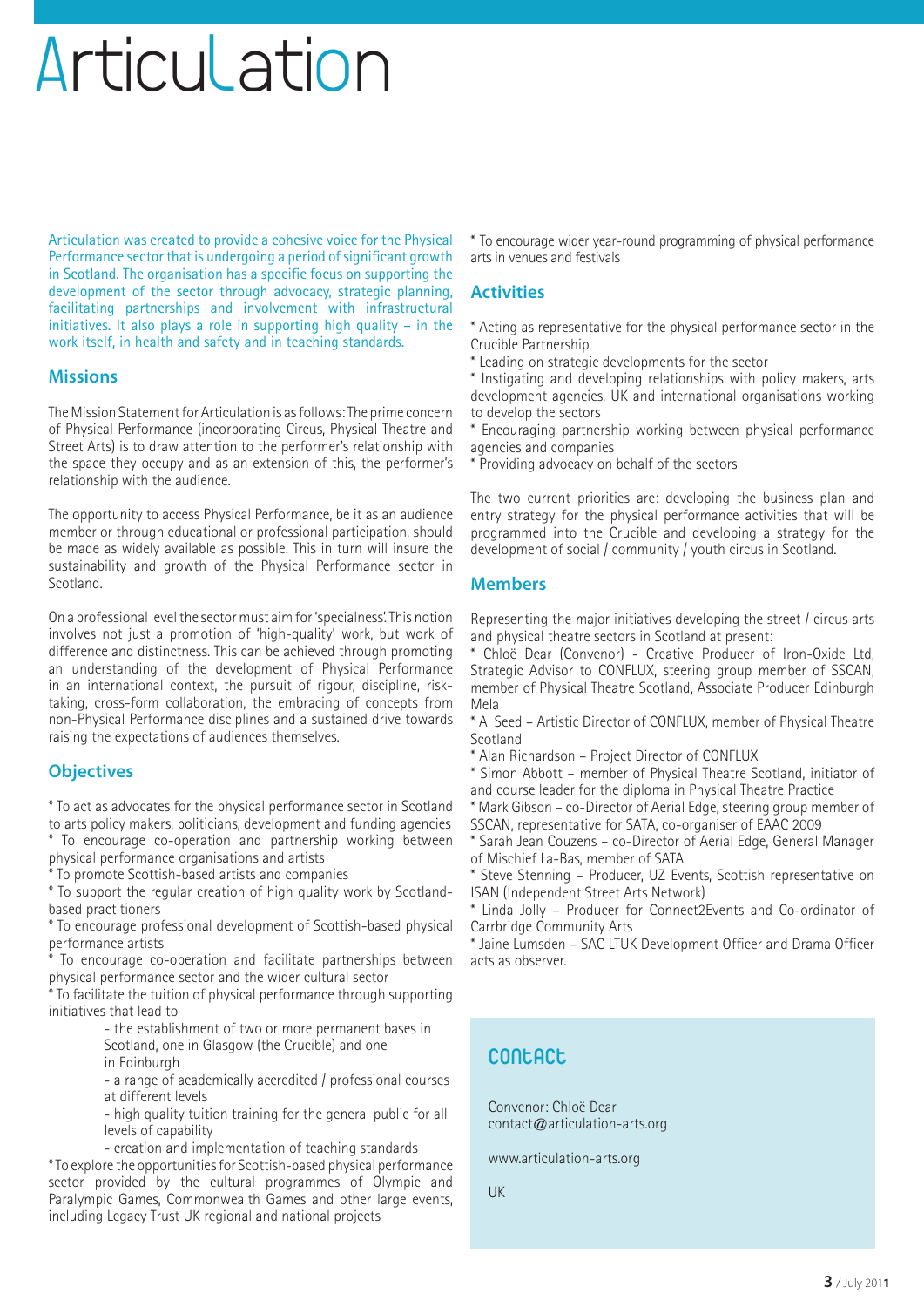### Associació de Professionals de Circ de Catalunya

The Catalan Association of Circus Professionals (APCC) represents all the professional fields of Catalan circus (artists, technicians, businessmen, managers, directors, playwrights, scenic artists, choreographers, reviewers, historians, teachers, etc.). The APCC's main goal is the diffusion and normalisation of circus in all its expressions, as a cultural field at the same level as other scenic arts. To achieve this, the APCC works closely with administrations and also encourages training, creation, production, exhibition networks, communication, historic heritage and legal fields.

#### **Work lines**

\* To achieve improvements in professional and cultural fields, as well as in public recognition of the circus community

\* To sustain relationships with the official organisations and the political forces to move and to solve the problems and needs of the Catalan circus

\* To watch over the qualitative improvement of the work of Catalan circus professionals and to stimulate their professional initiatives

\* To denounce and solve work irregularities

\* To transmit information of all matters of interest to APCC members

\* To participate in all public actions of interest to the community

#### **APCC Activities**

**1. Encouraging the professional community**

\* Programme of lectures and conferences

\* Edition of pedagogical tabs with relevant information to the community

\* Programme of training workshops for circus professionals

\* Advice for circus professionals

\* Programme of administrative and management support to companies

#### **2. Circus promotion**

\* APCC, a main circus website in Catalonia: www.apcc.cat

\* Promotion of Catalan circus in fairs and festivals of circus and performing arts on both the APCC stand summarizing the Catalan circus panorama and the Catalan governmental stand named CatalanCircus!

\* Development of public campaigns to dignify and create awareness of the circus: participation in the governmental TV and radio campaign 'We all are the Circus' (2008)

#### **3. Cultural policies for development of Catalan circus**

The Integral Plan of Circus, submitted in March 2008, is a political framework driven by the Cultural Department of the Catalan Government establishing policies to develop optimal training, creation, promotion, production and international projection of Catalan circus. The Plan is the result of the consensus between the Government and the circus community, and its development is followed-up by the APCC.

Some of the most important measures of the Plan are:

\* Production of shows: production in national performing arts centres, new measures for local and national production and development of multi-annual agreements with companies

\* Workspaces for creators and companies: opening of workspaces with optimal technical conditions

\* Formal education in circus: definition of degrees in formal education in Catalonia and its integration in school programmes

Creation of networks: network of "Cities friendly to circus" and enlargement of the presence of Catalan circus in international events \* Monitoring of legislative documents on circus: Circus Act, Circus Charter, Policy of public shows, material approvals on circus equipments; survey for the regulation and the approval of technical aspects of circus in Catalan public theatres.

#### **4. Networks and relationships:**

- \* Network of Catalan Circus centres and platforms
- \* Network of Spanish associations of Circus Professionals

\* Relationship with other international circus associations and other performing arts associations

#### **La Central del Circ**

#### **New training, rehearsal and creation circus space in Barcelona, Spain**

La Central del Circ is a place for practice, rehearsal, creation, training and research on circus for professional artists and companies. La Central del Circ is an initiative of the Barcelona city council [Ajuntament de Barcelona], supported by the Catalan Government [Generalitat de Catalunya] and managed by the Catalan Association of Circus Professionals (APCC).

This unique facility, dedicated to the support of circus arts, helps artists in the creation, management, production and promotion of their artistic projects, also fostering the development of new artistic trends and generating synergies with other art forms.

Located in Barcelona's Forum Park, La Central del Circ has a 2,800 m2 facility with four creation rooms, a rehearsal and training space and a small theatre as well as offices for circus initiatives and storage space. La Central del Circ helps circus companies to promote their shows and organizes creation residencies in collaboration with other performing-arts facilities in Spain and other countries.

#### **European Circus Projects**

#### **Circ-que-o!**

Circ-que-o! promotes actions and activities in training, creation, promotion and exhibition pertaining to the circus in the cross-border territories of Catalonia, Aragon and Midi-Pyrénnées over the years 2009, 2010 and 2011. The project brings together 8 partners of these territories. Circ-que-o! is funded by the European Regional Development Funds (FEDER) within the framework of the INTERREG IVC cooperation programme.

#### **TRANS-Mission**

Transnational circulation of works and professionals is the foundation of the TRANS-Mission, a network focusing on European residencies, performances and professional meetings. The project brings together 4 partners from Belgium, Catalonia, France and Italy. TRANS-Mission is funded by the European Culture Programme.

#### **"Crossed ways in Circus", a Grundvig project**

"Crossed ways in Circus" project is an initiative of four creation centers in Italy, France, Belgium and Catalonia. The aim of the project is the training of group members through exchange programs linking the arts of the circus with actions around artistic creation with local communities. The project will take place between 2010 and 2012 and is funded by the European Education and Culture programme.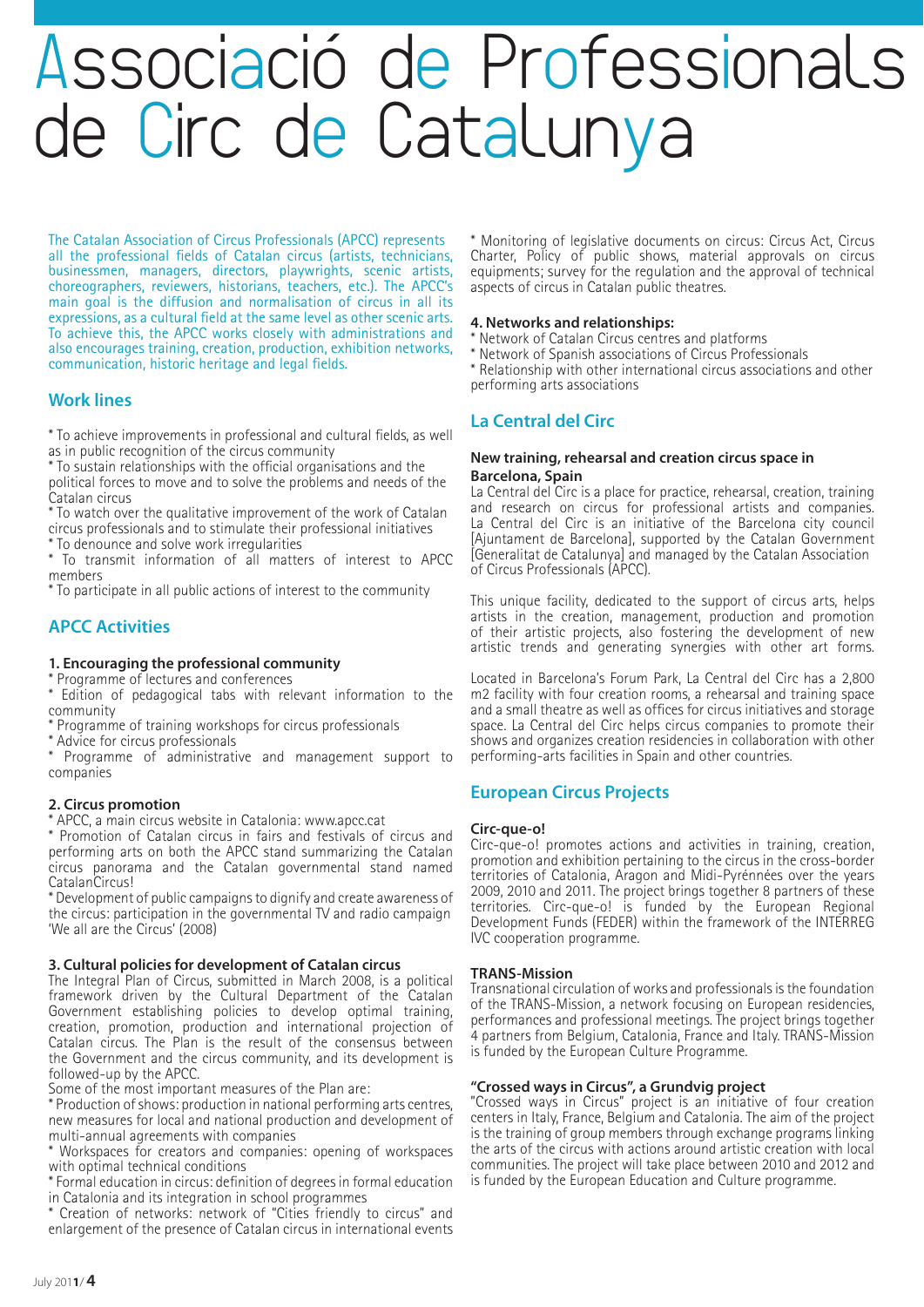#### **Services to APCC members**

\* Information and support on projects, subsidies, legal matters, tax system, safety, etc.

\* Promotion of the work of its members: www.apcc.cat and APCC's yearbook

Specific information on circus: bulletin with information on the community (job offers, calls from festivals, call for subsidies, current news, education and training opportunities, etc.)

\* Training for circus professionals

\* Tools to encourage the professional community

#### **Organisational structure and team**

Currently the APCC has 250 members and represents more than 100 companies of Catalonia circus.

The APCC board is made up of 12 professionals from the community.

The APCC team includes a manager and a communication officer. La Central del Circ team includes a manager, an artistic director, a responsible for the European projects, a communication officer, an activities officer and two technical officers.

#### **Contact**

Associació de Professionals de Circ de Catalunya (APCC) Nèlida Falcó – APCC Manager Marta Borreguero – La Central del Circ Manager

La Central del Circ Moll de la Vela, 2 08930 Sant Adrià del Besós 08019 Barcelona – Spain T. +34 93 356 09 31 / +34 93 356 08 90 www.apcc.cat

### Associació Valenciana de Circ

#### The Circus Association of Valencia was born in December 2003 by the need to create a space for contemporary circus in Valencia.

A non profit organisation created by ten artists willing to make circus an important part of the cultural life in Valencia. In April 2004, L'espai de circ was opened, it is considered the first space in the County of Valencia to develop Contemporary Circus.

The place has more than 200 square meters for professional and hobby training, courses and shows. Today there are nearly two hundred members students and performers that participate in different ways in our activities.

The Circus Association of Valencia has also created and performed 16 cabarets quarterly and it is organising many workshops and regular courses with some recognised professionals from all over Europe. Currently, the Valencian Circus Association is focusing on being the first circus school in the Valencian county and has started a new and promising show called Street Theatre Circuit in collaboration with Valencia´s City Council (amongst other projects).

#### **Contact**

Associació Valenciana de Circ César Garcia - Coordinator Calle Benaguacil nº 5, 46120 Alboraia (Valencia) - Spain T. +34 63 99 88 292

espaidecirc@gmail.com www.espaidecirc.com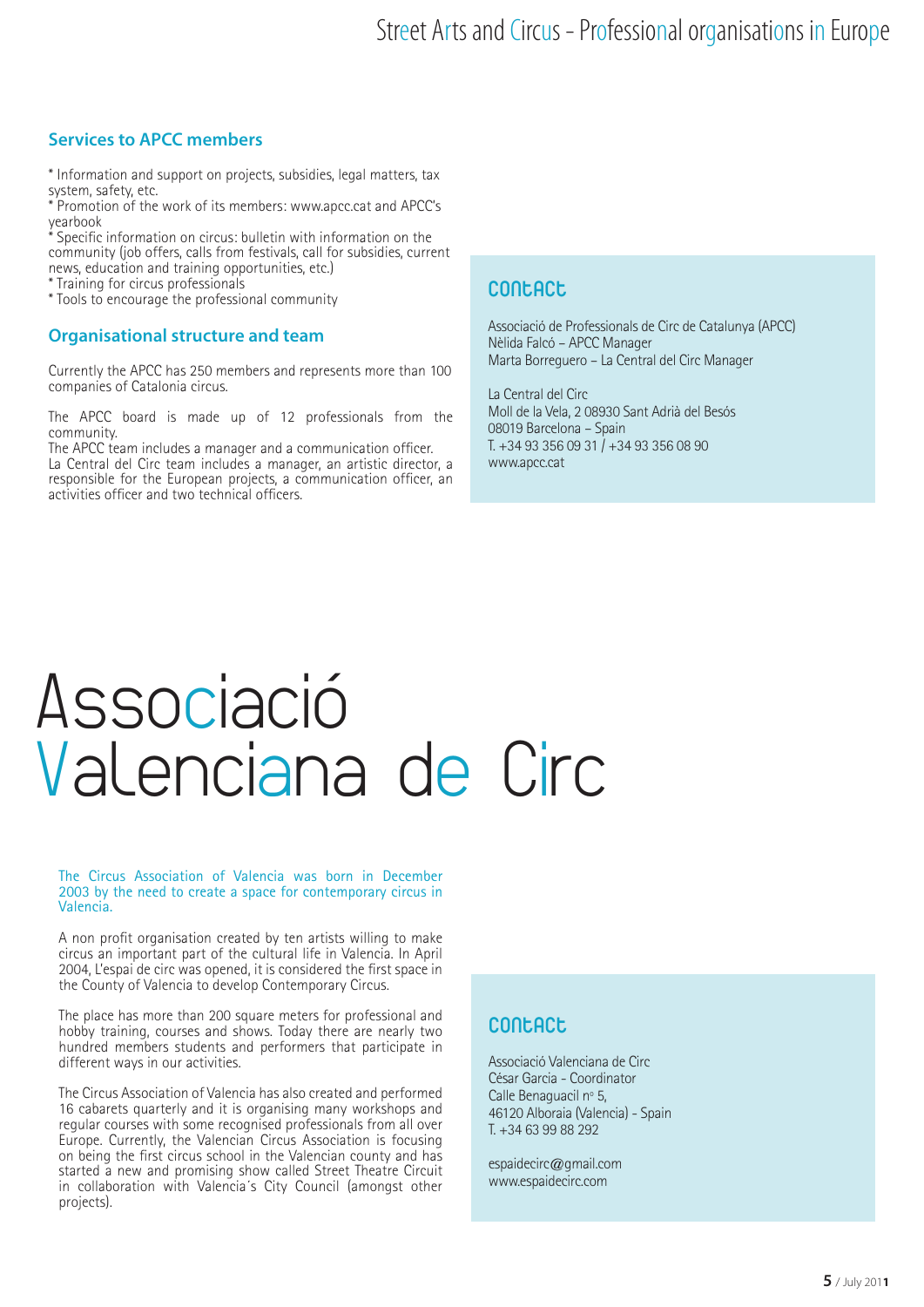### Bundesverband Theater im Öffentlichen Raum eV

The Bundesverband Theater im Öffentlichen Raum eV (herafter: Bundesverband) is a national association for professionals of theatre in the public space in Germany. It was founded in 2006 at the headquarters of Theater Antagon in Frankfurt / Main by 20 professionals. After several meetings and conferences (such as in Münster 2004 and in Detmold 2005) it became increasingly clear that this genre needed to develop its own identity. The first step was to form an association.

There already exist organisations, associations and unions which represent artists and theatre companies as well as others which represent promoters, producers and organizers.

What is the major difference between these organisations and the Bundesverband?

The Bundesverband concentrates on the special needs for theatre in the public space and therefore it was decided to found a structure where both artists and organisers could communicate with each other and work together on similar goals.

#### **A platform**

\* Which represents this genre in Germany

\* Which serves as a spokesman for all matters related to theatre in the public space

- Which is a connecting link to other professional organizations of theatre and culture in Germany and beyond
- \* Which offers communication between artists and organizers

\* Which defines and defends the special needs of theatre in the public space

\* Which becomes actively involved in political discussions about theatre, art forms and cultural development

\* Which supports the further development of theatre in the public space through developing training as well production spaces.

Our principal objective is to obtain recognition as an art form and thus to become part of official cultural life and society in Germany, as well as to have open access to funding, support and discussions about theatre and its development.

#### **Structure**

The assembly of members elects seven persons who form the board of the association for a period of two years.

Since the last elections in Octobre 2010 , the board members are:

\* Gabriele Koch (artistic director of festival La Strada Bremen, project manager of projects of fine arts)- president

\* Nicole Ruppert (kulturbüro – artistic director of the International Street Theatre Festival Holzminden and production, diffusion, organisation of open-air events) – vice president

\* Benno Plassmann (artist and artistic director of The working party" international network-coordinator and dramaturg of Cie. Grotest Maru) - secretary

\* Barthel Meyer (artist Lebende Statuen, artistic director of Paderborn performance fair and other festivals in Germany and Switzerland) – treasurer

\* Ursula Maria Berzborn (artistic director of Cie. Grotest Maru, artistic director of venue KULE, Berlin) – board member

\* Clair Howells (artistic director of Theater Titanick, Münster / Leipzig) – board member

\* Stefan Behr (artistic director Theater ANU, artistic director festival Gassensensationen) – board member

#### **Activities**

\* Discussion

\* Research on information about artists, projects, festivals and connected institutions

- \* Participation in theatre fairs (such as in Paderborn and Freiburg)
- \* Participation in round table discussions
- \* Wintertagung an annual conference about theatre in public spaces in Berlin in winter time
- \* Website
- \* Newsletter

#### **How to join?**

The Bundesverband is a membership organisation open to individuals and institutions who want to support the goals of the association either through active or supporting membership.

To apply, it is necessary to fill in a form (available at our website) and give a short statement about your commitment in street arts either as an artist, manager, producer, promoter or other.

The board of the association decides about a membership.

The annual fee is:

- \* 60 EUR for individual active membership (plus the right to vote)
- \* 120 EUR for institutional active membership (plus the right to vote)
- \* min 60 EUR for individual supportive membership (no vote)
- \* min 120 EUR for institutional membership (no vote)

Honorary membership is offered to persons with special merits in the profession. An honorary member does not pay a fee but is allowed to vote.

At the moment the association has approximately 50 members.

#### **Contact**

Gabriele Koch, T. +49 (0)421 70 65 82 g.koch@theater-im-oeffentlichen-raum.de

Nicole Ruppert, T. +49 (0)5136 87 88 760 n.ruppert@theater-im-oeffentlichen-raum.de www.theater-im-oeffentlichen-raum.de

Germany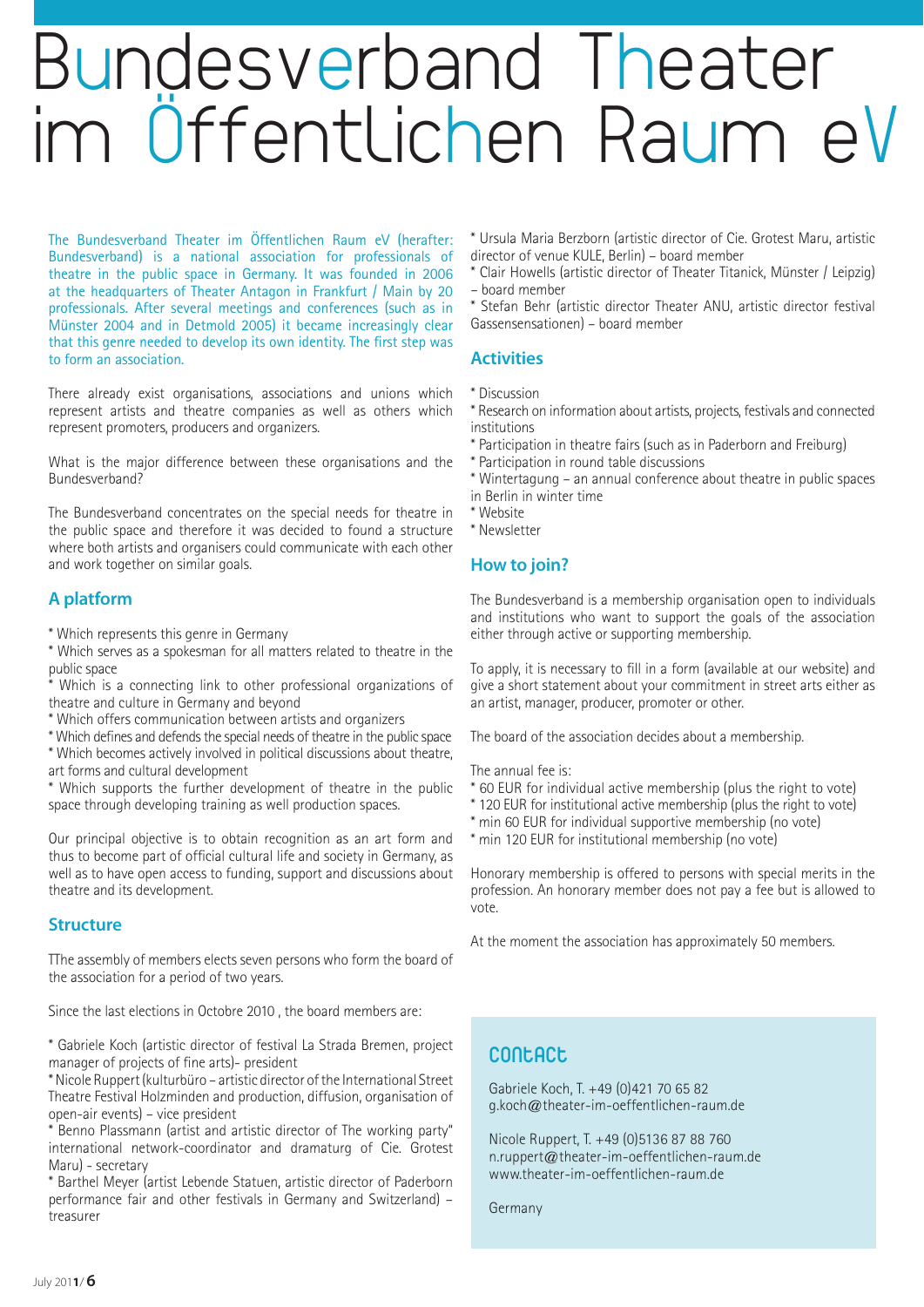### Circus Development Agency

The Circus Development Agency has been set up by a group of people with a professional involvement in circus. The group includes representatives from both the traditional and contemporary circus community; the major UK promoters and circus training centres; touring circus companies and community circus schools; venuebased circuses and other circus arts projects.

#### **The aims of Circus Development Agency are:**

- \* To raise the profile of circus as a cultural activity
- \* To ensure that circus is a viable industry offering secure and worthwhile employment
- \* To promote training and sharing of skills
- \* To provide a forum between the different facets of the industry

#### **The ways in which we are currently working include:**

#### **Advocacy**

Giving a positive image of circus to the outside world; correcting misapprehensions about circus as an art form and as a commercially viable entertainment; encouraging dialogue within the community so that a united front can be presented when needed.

#### **Research**

Finding out more about circus in the UK today: who is doing what – where, when and how.

#### **Sharing Information**

We act as a forum for discussion between practitioners and other interested parties.

#### **About Circus Development Agency**

The Circus Development Agency (CDA, previously Circus Arts Forum) is a national organisation that works to develop the circus arts in the UK. Our core work is meeting our aims through information dissemination through our website and monthly newsletter, as well as answering specific enquires from the public, press and our members.

In 2007 we received lottery funding to hold a national conference about youth circus at the Roundhouse in conjunction with the Circus Front season. This conference brought key players from the youth circus world together to discuss the growing popularity of youth circus skills training and the issues this brings with it such as movements for the standardisation of training, accreditation of training and ideas for a youth circus festival. Since this conference CDA has been consulted by, and helped steer, the Youth Circus strand of the Young People's Participatory Theatre Project – an Arts Council England initiative.

2007 also saw a membership drive to make sure that more people know about the services that we provide and how to access them. CDA now has in excess of a 1,000 members across the UK.

In 2008 we re-branded the organisation as it became clear that changes to the funding priorities of Arts Council, England were making the sustainability of umbrella arts organisations uncertain and that we needed to re-prioritise our work. The launch was held at Circomedia's Church in Bristol and gave us the opportunity to present our revised aims and objectives to the sector.

We started working with a group of volunteers who now assist us with our website input, newsletter collation, web content and review writing. In 2008 we joined the steering group for Elemental, a series of exchanges about outdoor performance and circus arts, an Arts Council England initiative running throughout 2009.

Last year we have launched two new programmes. The first is a series of surgeries that give the chance for practitioners (artists, riggers, trainers, managers etc) to spend time with experts from the sector to learn from their experience. This initiative involves these experts donating their time to spend one-to-one time with individuals.

We are also running a journalist training programme which sees trainee circus critics seeing performances with our volunteer journalist. The Circus Arts Forum organises free tickets to the shows, the pair discuss the show afterwards and then the trainee receives feedback on a review that they write. The final review is posted on our website. This project is in the process of growing with a possible mentoring element for our volunteer journalist with a nationally acclaimed critic.

We are currently working on marketing our website to advertisers in order to generate income through the website and working on ongoing organisational development around our business plan, board membership and structure. The website is the main site for information about circus in the UK.

#### **Staff & Contact**

#### **Members of the Board**

Vicki Amedume, Chris Barltrop, Lynn Carroll, Angela de Castro, Verena Cornwall (CDA Project Director), Gerry Cottle, Steve Cousins, Robert Davies, Michael Day, Tony Hopkins, Brett Jackson, Pax Nindi, Ian Scott Owens, Ali Williams (Chair), Mike Wright.

The Board meets four times a year to discuss circus-related issues, and to prioritise work that needs to be done on behalf of the Development Agency. There are also sub-groups for:

- \* Emerging / Contemporary Circus
- \* Tented Touring Circus
- \* Youth Circus  $\overline{I}$  Circus Training
- \* CAF Business Planning

#### **Contact**

Ali Willians - Chair Verena Cornwall - Executive Director T. +44 (0)2070960999

info@circusarts.org.uk www.circusarts.org.uk UK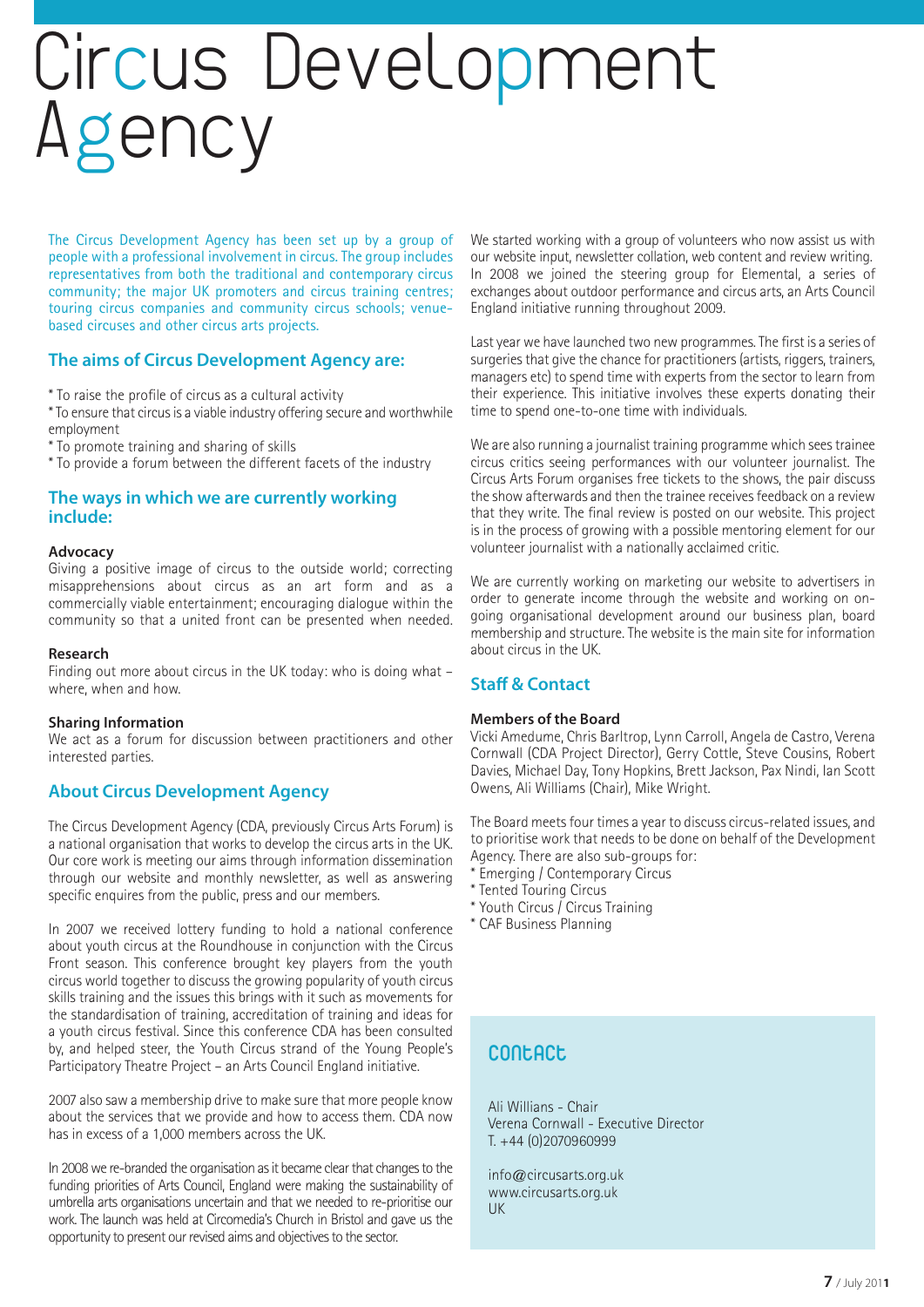### European Circus Association

#### **Circus is Culture**

The classical circus is known throughout the world as a variety of acts presented in a central ring involving artistic displays, acrobatics, clowns, music, animals, and mind-boggling feats of strength, beauty and daring. The modern European circus can be traced to London around 1770. Today more than 1000 circuses thrive across Europe. Many are owned or managed by and feature talented descendants of the original great circus families. The European Circus Association (ECA) was established to promote circus arts and culture, thereby protecting this important part of our shared heritage.

#### **Our Vision**

The classical circus is under increasing pressure from a vast array of legal and regulatory requirements, competition from television, cinema, amusement parks and other forms of entertainment, and the relentless tactics of a few well-funded activists. In 2002, ten leading European circuses founded the ECA with the certain knowledge that collective and sustained action was necessary to secure the future of the classical circus. The ECA believes that together we can ensure that the circus, including the presentation of animals, continues to enchant, educate and entertain children of all ages.

#### **Our Priorities**

ECA's five year plan (until 2010) focused on five key areas of work: \* Achieving increased state recognition of circus as culture

\* Increasing access to artists by simplifying visa and work permit

requirements

\* Facilitating circus movement through standardization of technical requirements

\* Setting high standards for animal care and presentation

\* Ensuring quality education for circus children and aspiring artists

#### **ECA Organisation**

The ECA is a non-profit organisation directed by a Board comprising many of Europe's most famous circus names. Our membership includes more than one 130 circuses, festivals and animal training businesses based in more than 23 European countries. Important associations exist with partners in Africa, Oceania, China and North America. Our activities are supported by contributions from our members as well as donations from circus supporters and fans. Activities are planned and carried out by elected Executive Officers of the Board of Directors, supported by a General Manager and Brussels Representative.

#### **ECA Membership**

The ECA is open for membership to circus organizations, producers, agents, festivals and animal training businesses. Membership is renewed on an annual basis following payment of applicable fees. In addition to a yearly meeting, members are invited to an annual symposium, organized in conjunction with the International Festival du Cirque de Monte Carlo, at which topics of current interest are presented and discussed.

Members also receive the ECA – Information – a periodic newsletters, alerts about important business issues, four times a year the Planet Circus Magazine and the opportunity to participate in regional meetings held to address specific challenges in particular countries. ECA Members must comply with ECA conditions, including, for those working with animals, the ECA Code of Conduct for Animals.

#### **ECA Membership forms**

#### **Full member**

Full members are professionals involved in the circus business such as circuses, independent animal trainers, agents, circus festivals, etc. They must be headquartered in Europe.

#### **Associated Member**

Circuses and other businesses or associations concerning circus related interests that are not seated in Europe may become Associated Members. This includes organisations like the Federation of Professional Circus Schools (FEDEC).

The yearly costs for Members and Associated Members are 400 euros per organisation or individual. Associated Members may participate in ECA meetings and receive information sent to the Members but do not have the right to vote.

#### **ECA Board Member**

Organisations qualified to be Members in the ECA also may join the ECA as a Board Member. ECA Board Members provide direction for the ECA and have the same rights but not the same obligations as Executive Board Members. The yearly costs are 3000 euros

#### **ECA Donors**

Finally, it is possible to become a Donor by making a minimum contribution of 250 euros a year to the ECA. Donors may participate in ECA meetings and receive the same information as Members, but do not have the right to vote.

#### **Joining ECA**

Registration forms are available on the ECA website at www.europeancircus.info. Upon receipt of registration, ECA will send an invoice for membership fees. Once paid, the new members will receive a certificate of membership for that year. The member will also begin receiving the ECA newsletter and other information as well as an ECA username and password for the members part of the ECA website.

#### **Membership Conditions**

All ECA Members and ECA Board Members must:

\* Be registered with a Chamber of Commerce or equivalent.

\* Be in compliance with all applicable laws and regulations including those concerning, inter alia, taxation, social security and insurance contributions

\* Be in possession of all required permits such as Visas and Work Permits for all employees.

\* Be in possession of the required permits and certificates for all animals travelling with the circus

\* For those working with animals, be able to demonstrate compliance with the ECA Code of Conduct for Animals.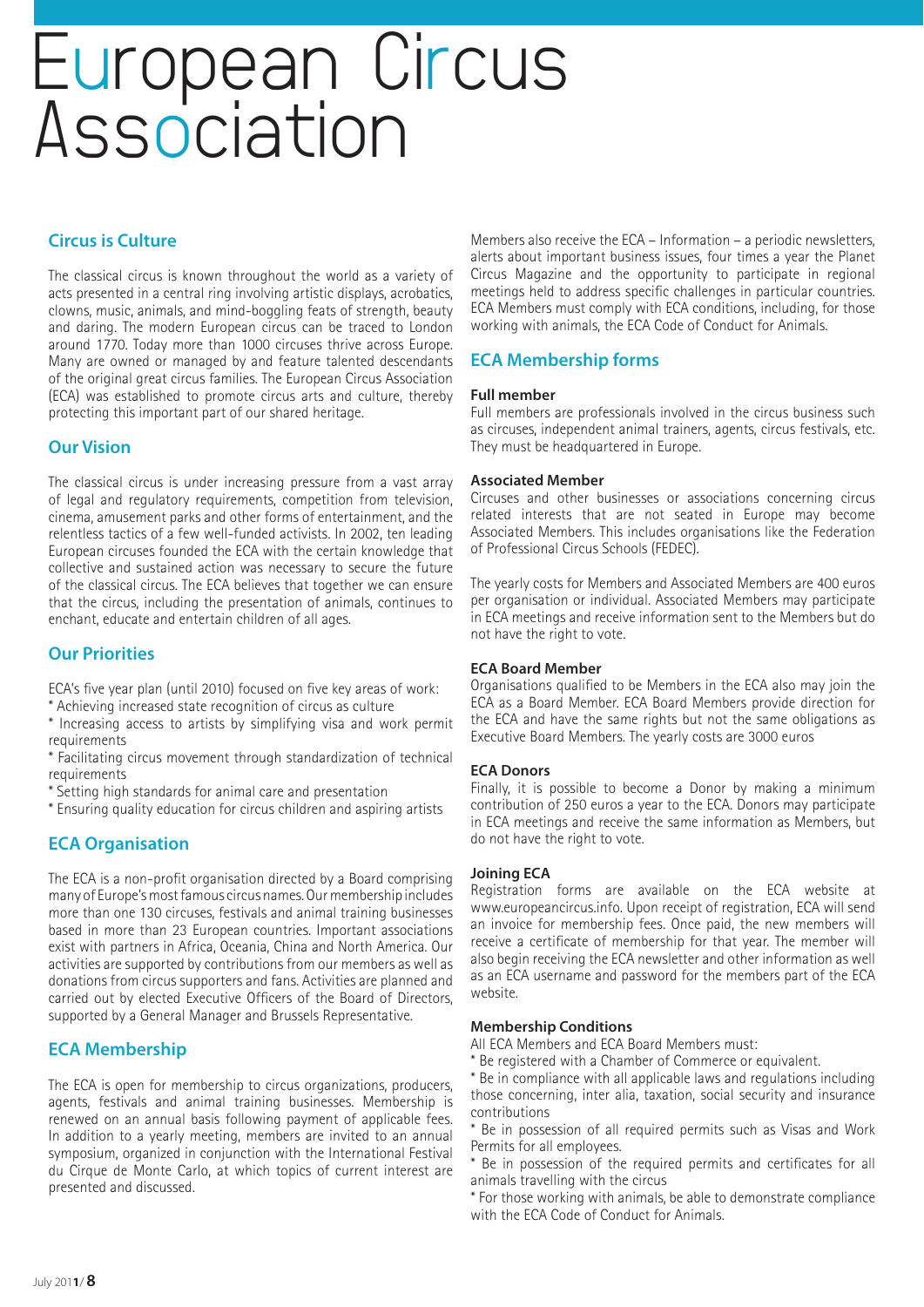#### **ECA Achievements**

Growing membership of more than 130 circuses, festivals and animal training businesses based in more than 20 countries.

\* Creation of a powerful circus community network including Europe, North America, China, Africa and Oceania.

\* Excellent working relationships with all relevant departments of the European Commission.

\* Recognition as the official circus trade organization by the European Parliament.

\* Increased understanding of circus interests and challenges by politicians and government officials.

Routinely invited to provide input on European and national legislation affecting circus interests.

\* Successful adoption of the European Parliament 2005 resolution calling for greater support of circuses as part of European culture.

\* Establishment of effective information services to keep members up to date on legal and political developments of importance.

#### **ECA Code of Conduct for Animals** – **Revised 2007**

\* Considering that the European circus community is guaranteed the freedom to provide their services across the European Union and has the right to present animals as part of their artistic creation and cultural tradition;

\* Taking into account that the European Parliament has recognized the classical circus, including the presentation of animals, as part of European culture;

\* Since the presentation of animals in the circus is educational as well as entertaining, and furthers the public's appreciation of the animals, their needs and their abilities;

\* Taking into account that the ECA supports the establishment of appropriate laws to govern the care of all animals and believes that any form of animal abuse or mistreatment is wrong and should be fully prosecuted;

\* That the ECA supports and encourages efforts to protect and conserve endangered species, including public education and participation in breeding programmes and scientific studies that promote the survival of these species in the wild.

The ECA has adopted this Code of Conduct to contribute to the highest possible welfare of all animals in the circus and invites all persons responsible for animals in the circus to adhere to them.

To maintain their good standing, ECA Members must comply with all applicable laws, regulations and guidelines concerning animal health and welfare as well as the following:

#### **Animal Care**

A complete programme for veterinary surveillance and care must be developed and followed for each animal. Food that meets nutritional needs, fresh water, exercise and appropriate enrichment must be provided on a regular basis as appropriate for each species and individual. Trained staff must be on hand to monitor the animals and ensure their well-being and safety at all times.

#### **Housing**

Animals must be housed as appropriate for their species. They must be provided with protection from the weather, a clean dry stables / living area, fresh bedding, and freedom of movement within their enclosure. Suitable barriers must be in place between the public and the animals.

#### **Transportation**

Transportation of animals must be appropriate for the species and individuals involved, in accordance with professionally recognised standards and government regulatory requirements, where applicable.

#### **Training**

All animal training must be based on operant conditioning and the use of positive reinforcement and repetition of desired behaviours. Training should showcase individual animals' natural behaviours and athletics. Training must not place an animal in danger nor cause physical injury or psychological stress.

#### **Presentation**

All animals presented in the circus must be of suitable temperament and condition for presentation, provided adequate time for rest, and the possibility of retreat from public exhibition as necessary for the species.

#### **Public Interaction**

Animals used for rides or other public interactions must be of suitable temperament and trained for such activities. They must be allowed ample time without interactions and should be removed from these activities at any time that they display aggressive or unpredictable behaviour. Trained staff must be on hand at all times that the public is interacting with animals and appropriate safety barriers must be utilised to maximize public safety.

#### **Retirement**

Animals must be retired from performance at the appropriate time for the species and individual concerned. All retired animals must receive the same care as performing animals with appropriate adjustments to exercise and other routines as required by their age and condition.

#### **Documentation**

Complete individual records must be maintained for all animals, including health documents, ownership papers and required permits and / or licenses.

#### **Contact**

Arie Oudenes – Director ECA Headquarters De Lagune 24 3823 TS Amersfoort - The Netherlands T. / F. +31 33 (0)455 3569

a.oudenes@europeancircus.info www.europeancircus.info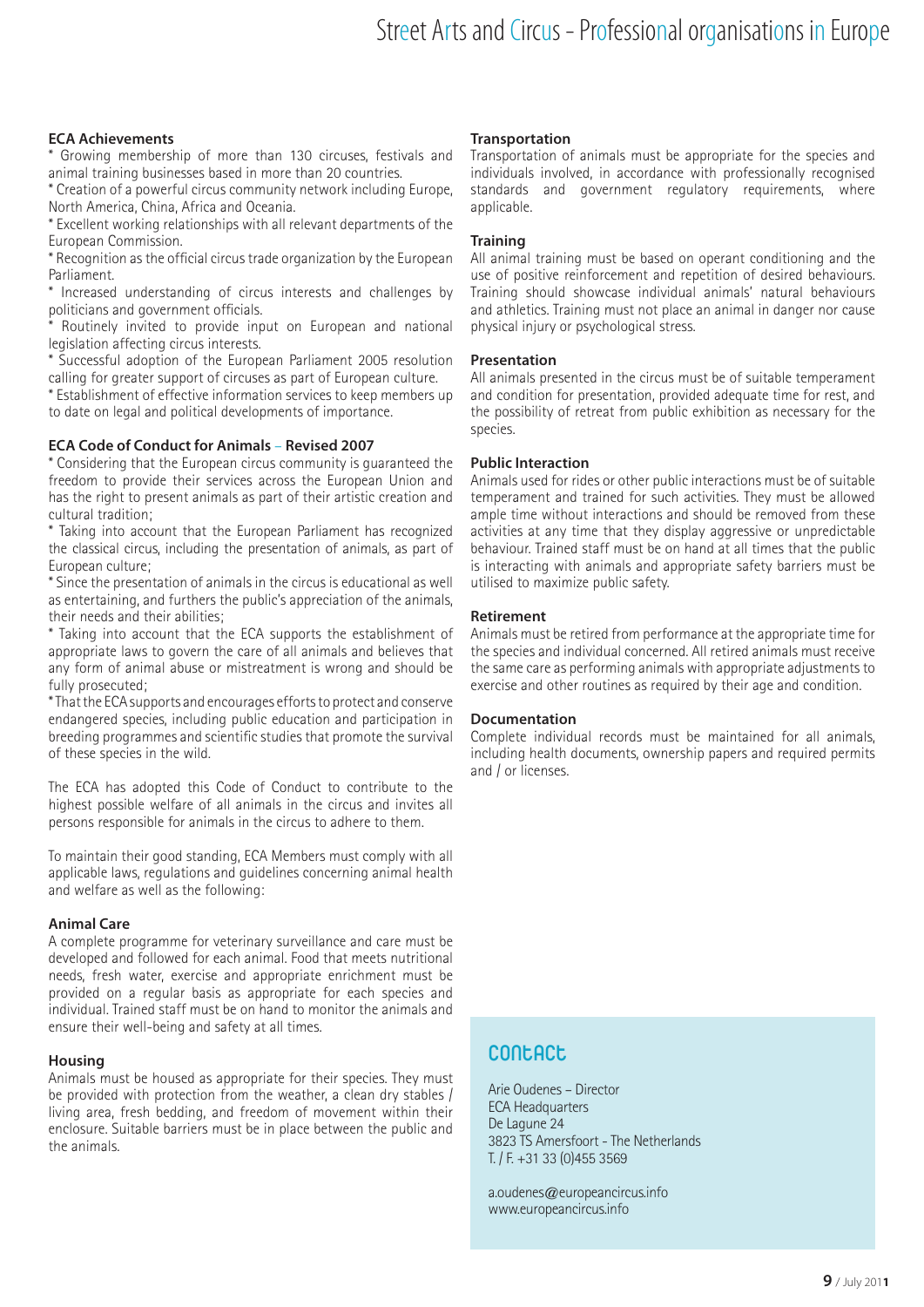## Fédération des arts de la rue,<br>des arts du cirque et des arts forains (La FAR)

The FAR is the federation of professional street, circus and fairground arts companies, with its head office in the French-speaking Community of Belgium. To unite professional companies means to identify what they have in common, to find their lowest common denominator and to keep it alive by promoting and defending it.

#### **Objectives**

\* To encourage horizontal communication between the members of the federation in a spirit which generates emulation and promotes the sharing of experience and resources.

\* To act accordingly to a vertical communication line: to defend our position as careful observers and spokespersons; to form a group of discussion and action; to improve professionalism, quality, recognition and social interaction in the sector, to become key players in the cultural life of the French-speaking community as well as abroad; to raise issues in order to to encourage fundamental discussion and debate.

#### **How we work**

The FAR is a non-profit association structured as follows:

\* The General Assembly (GA), which consists of all the members of the FAR;

\* The Administrative Board (AB), the governing body of the association. Its members are elected by the GA;

\* The Office, which is in charge of day-to-day matters.

#### **Means and methods of action**

The FAR actively participates in the life of street, circus and fairground arts. In that regard, the FAR:

\* organizes thematic days, symposiums and round tables on themes that are either proposed by members or set by the AB

\* offers free circulation of information on the sector through its website, chat room and newsletter

\* sends a newsletter called the "e.Can'Art" to all those who have subscribed to it via the website

\* carries out practical as well as symbolic actions reflecting the will of its members to further the sector.

#### **The members of the FAR**

Our full members are representatives of professional companies active in street, circus and fairground arts, and located in the Frenchspeaking Community of Belgium.

Our sympathizing members are organizations, bodies or private individuals interested or involved in this sector, and wishing to support the FAR in its missions.

Our honorary members are prominent figures (sic) or people who are likely to contribute an innovative or enlightening point of view and are willing to support the FAR. They are chosen or proposed by the AB.

#### **A little bit of history**

1999: The French-speaking Community of Belgium announces the creation of the circus, fairground and street arts sector. Following its recognition, a symposium is organized in the Maison de la Bellone in Brussels, where street artists meet. The idea of a federation begins to form.

2000: The FAR is officially born as a federation of artists.

2001: The first quarterly of the FAR's magazine is issued. It is named Can'Art. The FAR holds its first Renc'Arts in Brussels. Renc'Arts is a festival produced by the member companies themselves in order to meet and distribute one another.

2002: The FAR establishes itself in the sector and organizes information days on burning issues such as the status of artists.

2003: The second edition of the Renc'Arts festival is held, this time in March. For lack of financial resources, the Can'Art of the FAR finds an end.

2004: The FAR reassesses and repositions itself: it becomes a federation of Companies and gives its Administrative Board more power.

2005: The FAR's participation in the Etats Généraux de la Culture (convention on culture) attracts a lot of attention. The third edition of the Renc'Arts is held in Brussels. The website goes online, as well as the newsletter e.Can-Art.

2007: The fourth edition of the Renc'Arts is held in Ath. There are deep concerns and many questions about the decrease in the number of programme planners.

2008-2009: Creation of 4 workshops / thematic days. The themes explored are: Distribution, Professionalisation, Demands and Networks. The FAR brings the organization of its Renc'Arts to a close. Its objectives are refocused on its primary goals: communication between its members on the one hand; demands and recognition of the sector on the other hand.

2009-2010: Creation of 4 workshops / thematic days directed by specialist of the themes. The themes explored are: Budget (Olivier Blin), Diffusion (Hervé d'Ottrepe), Dramaturgy (Karin Klomp) and scenography (Beatrice Massinger).

2011: The FAR orders the first phase of an important survey to improve the identification of the sector. The survey is operated in cooperation with the OPC (Observatoire des Politiques Culturelles) and the "Communauté Française de Belgique"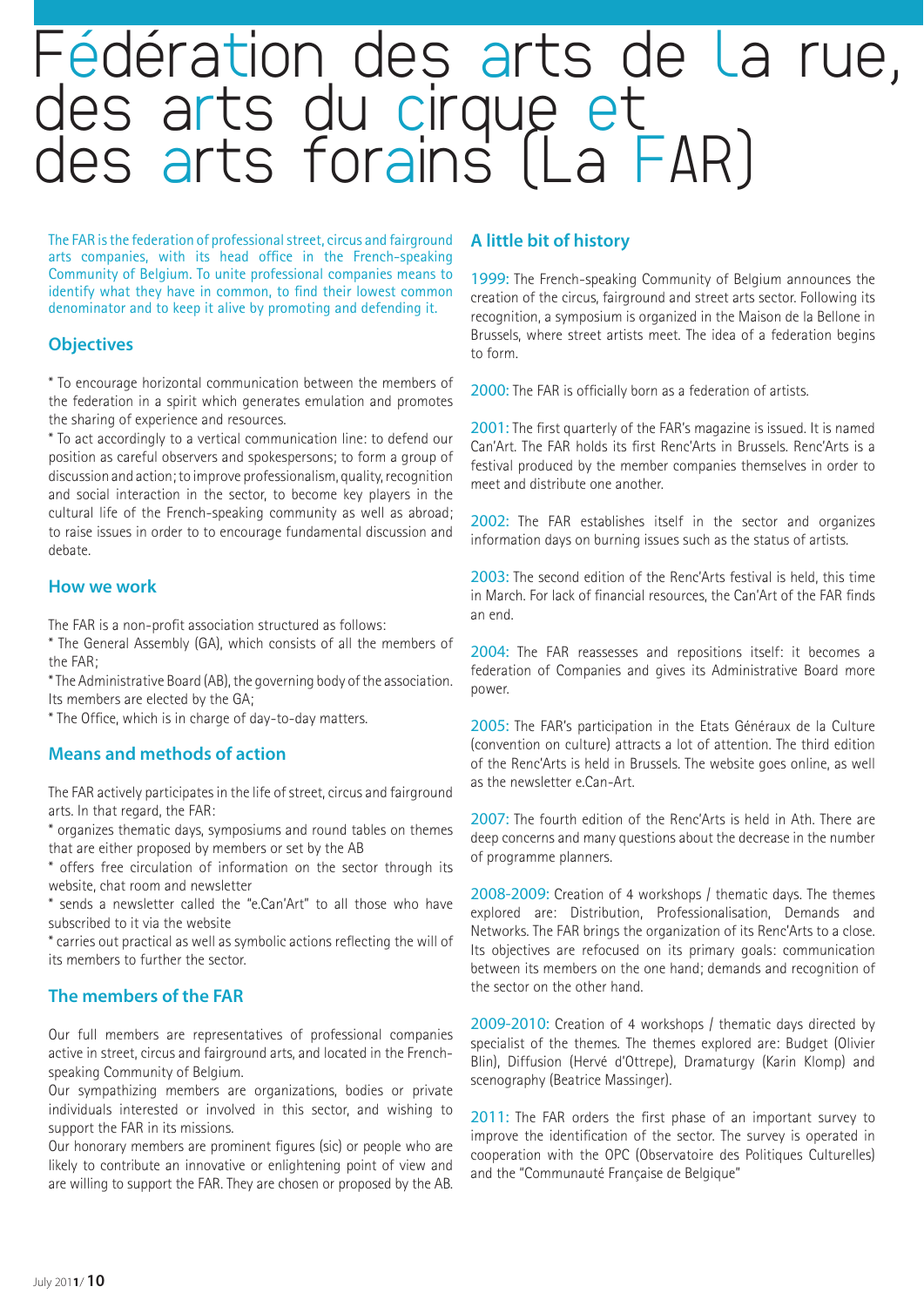#### **Executive Board**

- \* Hélène Pirenne (Théâtre du Sursaut)
- \* Pascale Loiseau (Wazovol)
- \* Frédéric Kusiak (Skarab Théâtre)
- \* Patrick Masset (Théâtre d'1 jour)
- \* Didier Balseau (Les Royales Marionnettes)
- \* Andreas Christou (Arts Nomades)

#### **How to become a member**

Every professional company having an official address in the Belgian French-speaking Community and that belongs to the "street, circus or fairground arts sector" can become a member of our federation. Every other person or organisation can become a supporting member.

To become a (supporting) member, please fill in the form on our website in the section "devenir membre" and follow the instruction on the form.

Please note that supporting members have no vote right. A subscription of 25 Euros is due to act your membership.

#### **Contact**

La FAR 70, rue Emile Féron 1060 Brussels – Belgium T. +32 (0)494 54 28 35

info@la-far.be www.la-far.be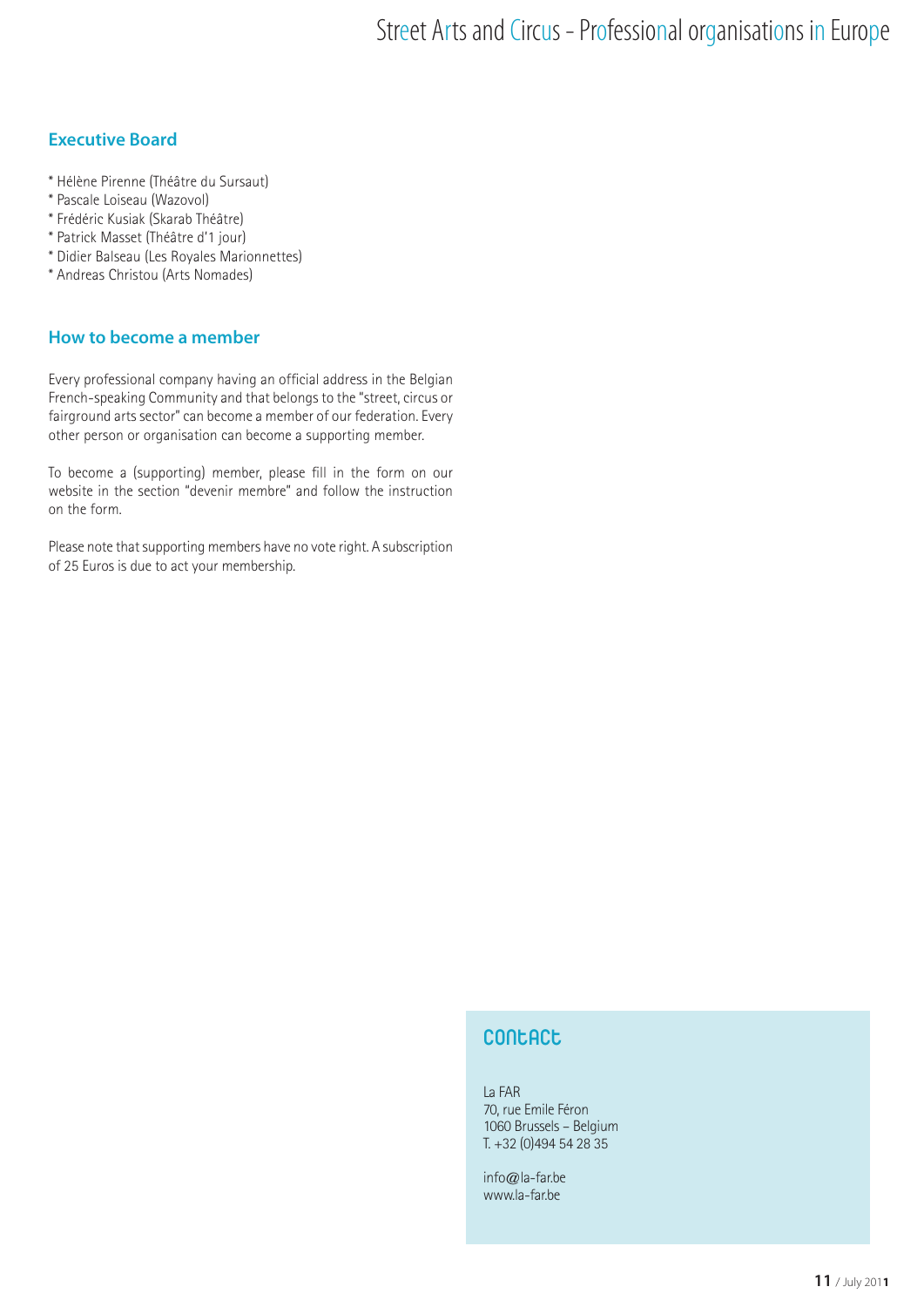### Fédération française des arts de la rue

The Federation works on the consolidation and development of street arts on three main directions: professional and artistic recognition, the development of fund-raising for this field, its teams and structures, opening up dialogue with all the artistic and cultural actors.

Created in 1998, the Federation attempts to anticipate the evolution of the sector by the implementation of working groups and actions, the objectives of which are to advance together on these three main directions. The two main focuses of the federation is the structuring of the sector and lobbying on a regional, national and European scale. Thanks to the constitution of the Federation, whose members are street arts professionals, the activities of the association are in direct connection with the evolution of the profession and its partners.

#### **Decision processes in the " Fédé "**

Twenty administrators are elected every year by all the members. They then elect a board, which includes a president, a treasurer, a secretary, and vice-presidents according to needs.

The role of the administrators' committee: this one meets every two months to organise the project of the association discussed and voted during the general assembly. Every meeting is an opportunity to adjust this project according to the current events and to the progress of the activities of the Federation. (Ex: representatives' hiring, organisation of meetings between regions, meetings with foreign colleagues, participation in workshops on social or legal affairs with other artistic fields).

The role of the board is concentrated on lobbying and meeting with public authorities and national organisations (State, representatives of communities, labor unions...).

Besides, each of the administrators is a spokesman of the Federation on any meeting space organised by the Federation or at the invitation of the other organisations.

The general coordination has to ensure that the structure of the Fédé is working (in particular files and communication systems) and to permanently activate the members' network. The dynamics of the network also consists in updating the information to the members about breaking news and evolution of the sector.

The general coordinator implements the decisions taken by the administrators in close relationship with the regional federations. Its mission is to impulse what has to be done for the realization of the project of the Federation and to ensure the collaboration of professionals, whose skills are sure to prove helful, whether they are members or not.

#### **Construction of a common European organisation for the street-arts**

During the very first meeting which took place at Aurillac last August, the professionals there (coming from Germany, Belgium, Bulgaria, France, Great-Britain, Greece, Italy, Lithuania, Portugal and Switzerland) agreed on a few aims to work on the European scale:

- \* Exchange about common and varied artistic practises
- \* Circulate more easily all around Europe
- \* Being as well considered as the other, more conventional performing arts
- \* Develop the possibilities for artists to work and play in open spaces
- \* Act on the legislation ruling open and public spaces

It's time to go further on and determine which objectives this informal group decides to work on, how, and when.

It appears necessary of the pragmatic aims of the Eurofede which is to enable a lobby for a European cultural policy for street-arts. How can professionals (artists, programmers, etc.) organize themselves to lobby on a European level, without being structured in their own country? Our propositions are:

\* Reproduce this year of exchanges with the maximum number of professionals on some international festivals in order to compose a road book of the Eurofede next autumn: at Namur (Belgium), during the festival Namur en mai, May 23; at Great Yarmouth (England), during the festival Out There, taking place from the 19th to the 20th of September; at Neerpelt (Belgium) during the festival taking place next November; other festivals in Italy, Spain and Portugal

\* Promote the discussion list eufederation@lefourneau.net: to widen and enrich exchanges on festivals, to know if partakers of the meeting which was set on August 2008 in Aurillac had a talk in their country about the will of a European gathering, to think about fiscal, legal and administrative questions, to think about specificities of street arts to take into account in European cultural policies and of each national Government, to circulate general documents on the European Union (facilitate the access to possible subsides, warning about dates and methodology of files), etc.

\* Develop Free Street ! on a European scale. Communication can be a whole main work line of the Eurofede to make the information comprehensible for everyone and structure communication.

#### **Contact**

Sandrine Lambert - Coordinator National Federation of Street Arts Maison des Réseaux Artistiques et Culturels 221 rue de Belleville 5019 Paris - France T. +33 (0)1 42 03 91 12 – +33 (0)6 33 81 22 93

www.federationartsdelarue.org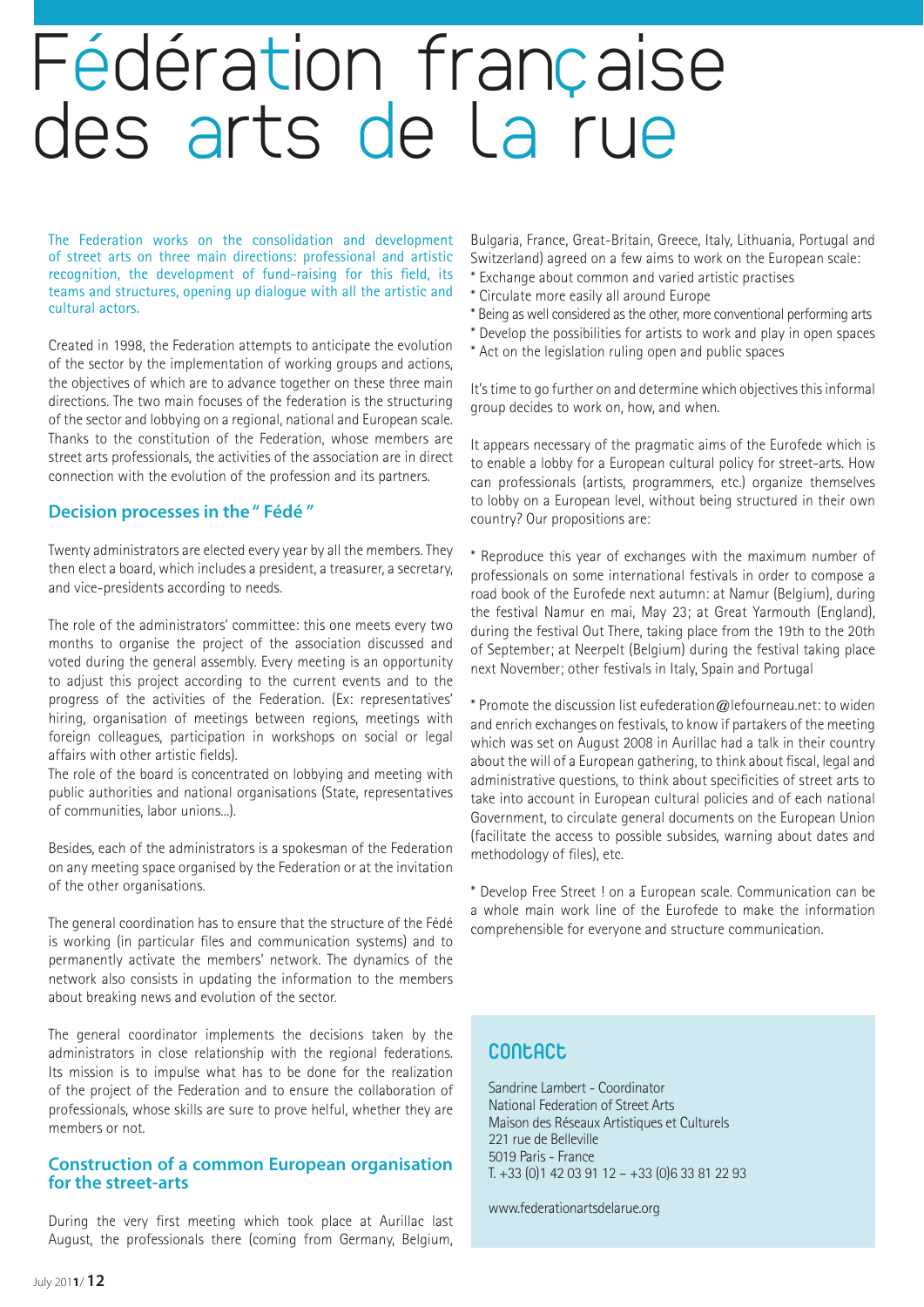### Federazione Nazionale Arte di Strada (FNAS)

The Federazione Nazionale Arte di Strada is the Italian association for street arts, which has the purpose to gather artists, companies and promoters active in street performance. At the moment nearly 83 individual artists, 90 companies, as well as more than 50 promoters and festival organisers are members of the FNAS.

In ten years of activity, the FNAS has been able to provide several services to artists: an office for information and financial assistance; an annual national training programme with several stages opened to artists (members as well as non-member); the monitoring of municipalities adopting regulation in favour of free street performance; the direct contact with the Ministry of Cultural activities for the release of a new national law in favour of street arts; furthermore, every year the FNAS publishes "Kermesse – year-book of Italian street and circus show", the only official publication of this sector, with the contribution of the Ministry of Cultural Activities; the website of the Federation (www.fnas.org) is recognised to be the quickest and most efficient web tool to get in contact with the entire world of Italian street performing art.

Within the institutional activities of Federation, the report of activities is focused on :

\* Kermesse and Kermesse on-line web service

\* The National Training Programme for Professional Artists, which takes place every year at the FNAS training centre of Fiano - Certaldo (Florence)

\* The National Award "Cantieri di Strada", an annual award for brand new productions staged by artists and companies

\* The presence of FNAS delegates in the jury commission of Annual Regional Award "Torototela", promoted by the Region Piemonte in favour of street arts

\* The census on free performing on street in the national ambit;

\* Consulting service for local administrations regarding adoption of new normatives in favour of performing street arts

\* New services for artists and companies

\* From 2010 Fnas is coorganiser of the European project Open Street (www.open-street.eu)

#### **2011 – "Kermesse" Yearbook of Italian Street and Circus Arts**

The 9th edition of the yearbook "Kermesse", the official reference for the street and circus performance in Italy, confirms once again the great success achieved in past years. The efficient system used to collect information on events and festivals, the increasing will of artists to be present on Kermesse pages, allow the Fnas to publish a useful tool for artists and promoters, getting more detailed every year: the 9th edition publishes nearly 200 events involving street artists.

More than 90 artists and companies and about 50 promoters have a good visibility in the 160 pages of the book, also reporting usual indispensable lists of contacts, books, theatre and circus schools, interventions of famous actors and performance professionals.

Furthermore, the usual editing of 5000 copies, offered to artists and promoters, but also sold via the website, in occasion of street events, and through the net of 50 book shops all over Italy, has now its complement on web.

From 2007 the Federation gives the chance to buy also the online version of Kermesse, to which all members have free access. The online version is an extremely flexible tool, even more detailed and interactive than the print version. However, the yearbook, due to its versatility (artists can take it everywhere on tour), seems to not receive any backstroke by the on-line version of Kermesse.

#### **2011 – National Award "Cantieri di Strada"**

In 2011 the National Award "Cantieri di Strada", promoted by FNAS, has come to 7th edition. The frame is quite simple: in winter all artists (FNAS members or not) can participate by presenting projects for new productions (i.e. shows that have never been performed) to a jury composed by the most important festival promoters (in 2011 there where 18 from all over Italy).

The variety and quality of proposals, the complexity of the issues, the dramatic imagination of the solutions, give the impression of remarkable creative ferment in the field, and attention to this initiative which is the expression of many different motivations, that have pushed many companies and small ensembles to participate. Even the individual artists have reclaimed their own category of competition. With the inventory of ideas and material collected in more than 460 pages viewed by the jury, it seemed a pity to assign a single award.

In 2011 there were two categories (one for individual artists, one for companies). After a first selection, the final winner will have time to stage out the show for summer, and to perform it, paid by an agreed budget, at the occasion of a festival organised by the promoters of a jury. This year 60 artists made their submission.

#### **Consulting service for local public administrations**

The Federation was engaged in a campaign of information and assistance regarding a new normative, to be adopted by Italian city Councils, in favour of performing street arts.

This is a very important part of institutional activity of FNAS, considering that up to now Italy has no specific laws, at a national level, to which local administrators must refer for issuing their own regulations regarding the smooth acceptance of street artists in their territories.

Due to this lack of regulation, every municipality is free to adopt local regulations based on free interpretation of what exactly the street show has to be considered. As a result, local regulations are so different from each other, that it becomes impossible for artists, moving from one city to another, to perform on a free basis (hat passing) without finding themselves in trouble with local police, fines, intimidations etc.

In this period FNAS was contacted by several city councils willing to solve the matter with the assistance of a reliable board able to give due support in issuing good regulations, keeping in consideration the needs of artists, and meantime allowing slight insertion of performing activities in the urban context.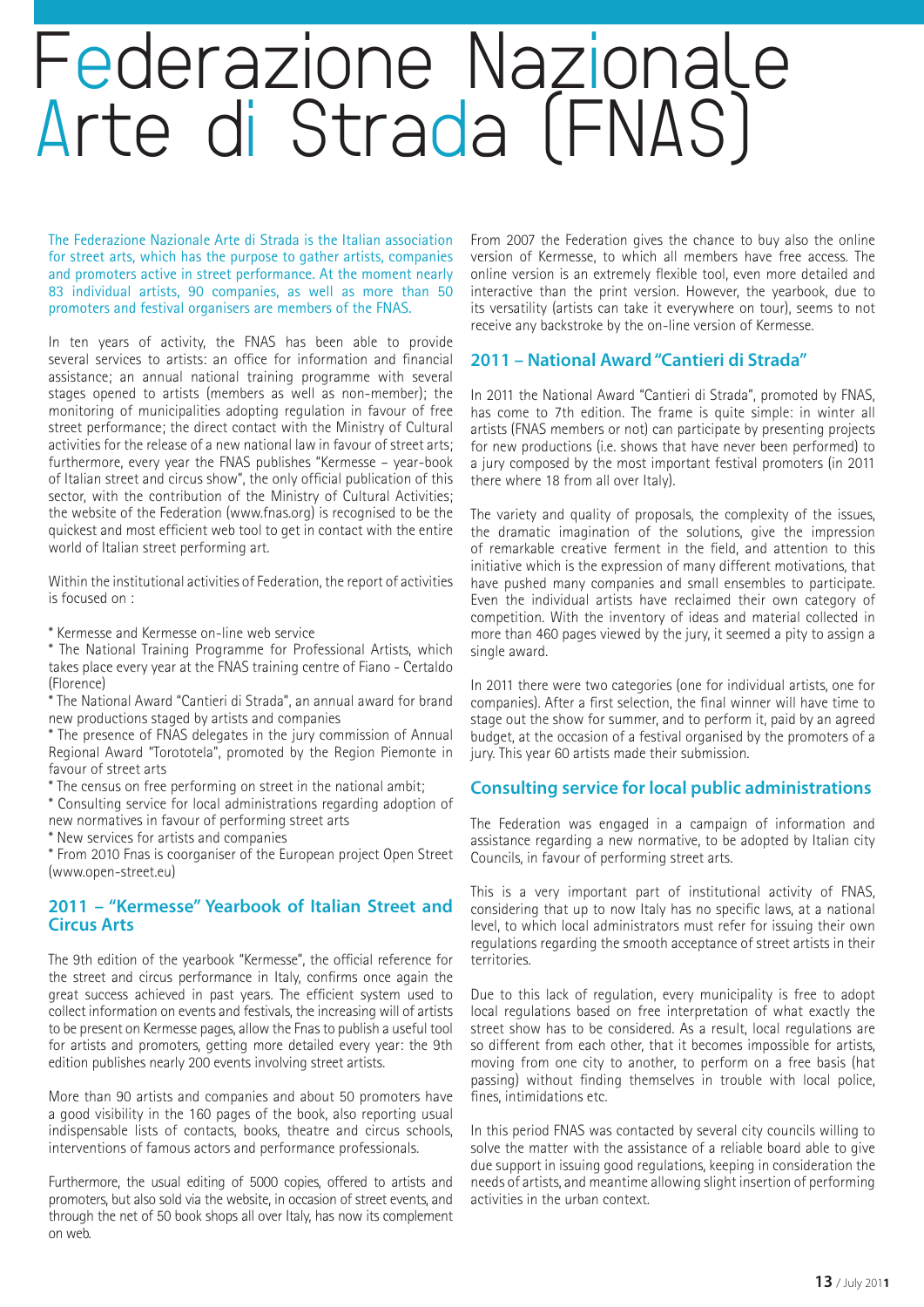#### Street Arts and Circus - Professional organisations in Europe

As a consequence of the FNAS actions, many municipalities have now adopted a regulation, defending the right of street artists to freely perform in public space.

#### **New services for artists**

This period also was profitable for the proposal to artist of new services dedicated to street arts sector and its operators, such as web services, FNAS' development of the online Kermesse, the availability of the web version of a periodic newsletter addressed to artists and operators, the launch of a new mailing service, a useful tool for the promotion of shows and activities of artists and promoters, the chat service to facilitate direct contacts between artists, promoters, and street arts fans.

Beside web service, the federation has made an agreement with a legal service in order to give free legal assistance to members in case of payment disputes, problems with police in case of unauthorised performance in public space.

#### **Contact**

Presidence Office Via garibaldi 65 / a 44121 Ferrara Via Garibaldi 65 / a 44100 Ferrara T. 0532 243148

presidenza@fnas.org

### Groupement National des Arts du Cirque (GNAC)

The National Association of Circus Arts (GNAC) is the affirmation of solidarity within the group of circus components (representatives of education, production, distribution; representatives of the different aesthetics of 'traditional' as well as 'contemporary' circus; staff and employees; networks, unions, corporate bodies and natural persons) in order to work together on its development.

On October 26th 2010, the APEMSAC, Association for the Elaboration of the Support Mechanisms for Circus Arts, held a general meeting at CIRCA Festival, in order to transform the existing association APEMSAC into a more perennial structure since, contrarily to the APEMSAC, the GNAC has been established for an unlimited duration with the objective of strengthening a coordinated representation in the sector of Circus Arts.

#### **Objectives**

\* to identify, formalise and prioritise the short term an long term improvements for Circus Arts within creation, production, distribution, education and professionnal dialogue

\* to promote Circus Arts and improve its recognition within the concerned authorities, professionals, administrations, politicians and others, and to ensure, if necessary, a coordinated representation

\* to exchange ideas and share means, experiences and activities of its members, as well as gathering all means allowing to achieve the aims of the association.

#### **The Board**

Agnès Célérier, president, representative of the Syndicat du Cirque de Création; Roger Leroux, vice president, representative of Territoires du Cirque; Alain Taillard, secretary, representative of the French Federation of Circus schools; Anny Goyer, treasurer, representative of the ENACR.

#### **Members**

The GNAC is structured into different fields: representatives of contemporary and traditional creation, the field of distribution, the field of education of circus artists.

The GNAC consists of:

\* Corporate bodies. Founders of the new association are: CGT Spectacle, Fédération Française des Ecoles de Cirque, Syndicat du Cirque de Création, Syndicat National du Cirque, Territoires du Cirque

\* Active members, corporate bodies or natural persons, with a significant activity in the domain of Circus Arts.

The membership fee is 60 Euros for 2011. Your membership will be validated by the board of directors after having received your payment by cheque.

#### **Contact**

Agnès Célérier - President Alain Taillard - Secretary c / o Fédération Française des Ecoles de Cirque 7 rue Taylor 75010 Paris - France

contact@gnac-cirque.fr gnac-cirque.fr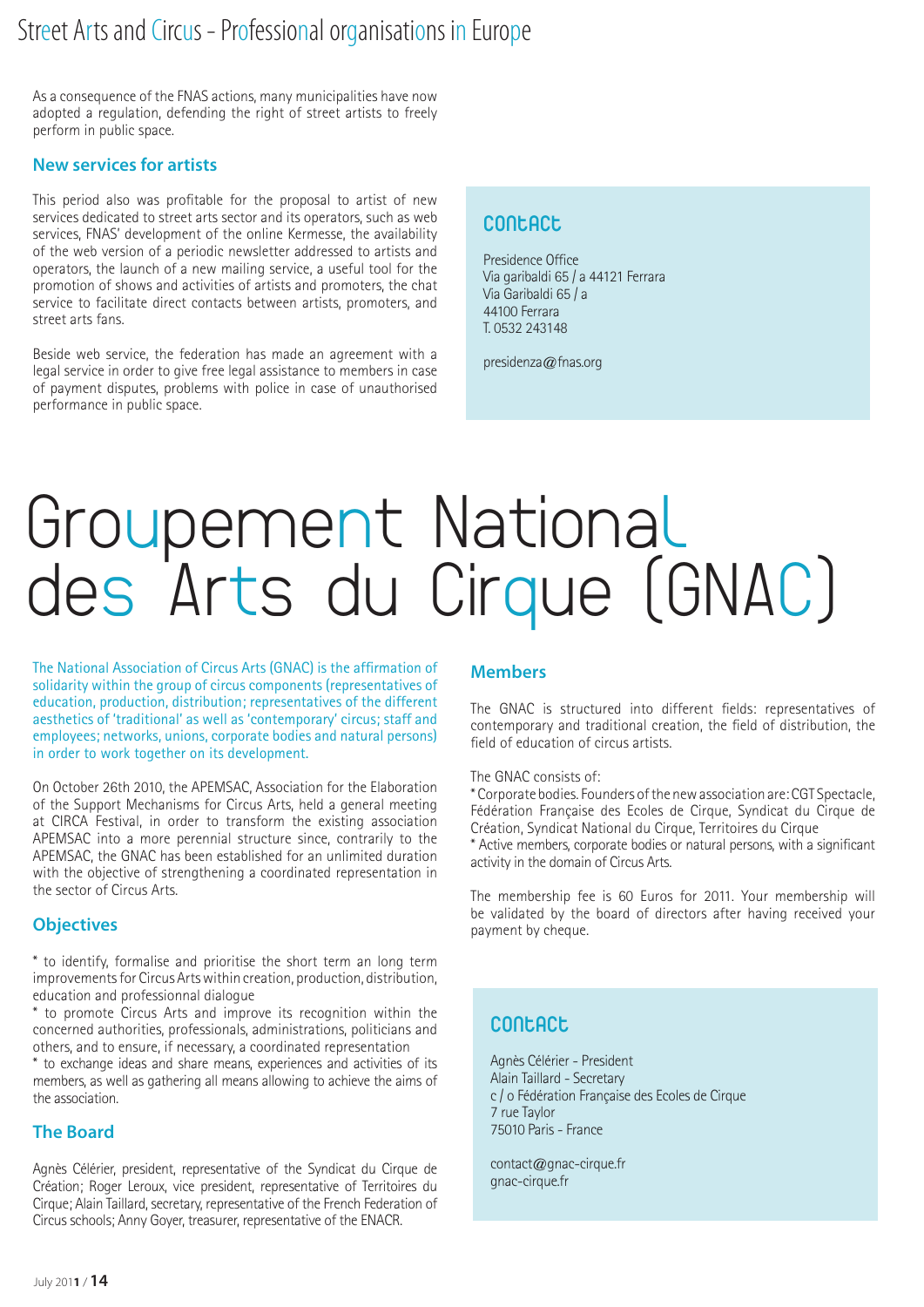### Independent Street Arts Network (ISAN)

ISAN is an independent group of producers, presenters, promoters and artists working in outdoor arts from the UK and Ireland. We develop the outdoor arts sector through networking, lobbying, information-sharing, training, research, and advocacy support and advice for our members. We are committed to supporting outdoor arts in all its forms and advocating its benefits and practice.

#### **About ISAN**

Our overall aim is to develop outdoor arts in all their forms. We do this by:

\* Commissioning and publishing research and guidance (eg Health and Safety guidance, Access Toolkit etc)

\* Providing a forum for networking and discussion

\* Organising general meetings (about two a year) where members discuss and debate key issues, network, collaborate on shared programming and established priorities for ISAN in coming months.The General Meetings also approve ISAN financial accounts and elect the ISAN board on an annual basis

\* Organising conferences and symposia events on specific themes – open to members and non-members

\* Running training courses and a professional development programme. Highlighting and facilitating UK and international collaboration opportunities for members

- \* Sharing information via email for members
- \* Investing in and encouraging investment in new work

\* Acting as an independent voice for outdoor arts – doing presentations throughout the UK and making the sector's views heard by Government, Arts Councils, Regional Arts Boards, local authorities

\* Having a Code of Practice for all members to abide by

#### **Who are the members?**

ISAN members strongly believe in developing outdoor arts as an art form – presenting high-quality work that creates a dynamic relationship with a very large and steadily growing audience.

Our members are individuals and organisations who actively support and participate in the development of outdoor arts in their professional work. Our members include festivals, venues, local authorities, independent producers, artists and support organisations such as agents, trade associations and funding bodies.

Our members are from all over the UK, and we have a number in Ireland. Artists are also welcome to join us – and we work closely with organisations that represent street artists, such as NASA.

#### **Staff**

As a voluntary organisation ISAN has a board structure consisting of Chair, Secretary and Treasurer. Our Board members are:

- \* Bill Gee (Bill Gee Associates) 'Chair'
- \* Frank Wilson (Event International)
- \* Liam Rich (Chelmsford Borough Council)
- \* Sian Thomas (Independent)
- \* Robin Morley (Magnetic Events)
- \* Steve Stenning (Edinburgh Mela)
- \* Mira Kaushik (Akademi)
- \* Bev Adams (NASA / Faceless Company)

\* Maria Oshodi (Extant)

Other members of staff are:

- \* Julian Rudd joined ISAN as Co-ordinator in May 2005.
- \* Mandy Meaden joined ISAN as administrator in July 2008.

#### **A Brief History of ISAN**

ISAN came into existence in the late 1990s when a group of like minded promoters began to meet, network, pool resources and lobby for greater investment in outdoor arts, particularly from Arts Council England and local authorities.

Arts Council of England awarded a grant to ISAN for 2000-2002. This enabled us to employ a part-time coordinator to development the organisation and work on its behalf. Our first co-ordinator was Bill Gee (who is now ISAN Chair).

In 2002, we were awarded a RALP, which enabled us to employ a freelance Project Manager to look after a number of specific strands of work.

Since then the organisation has gone from strength to strength: in 2008 ISAN was awarded RFO status by Arts Council England and NPO status for 2012-2015. We have been commissioned to undertake groundbreaking projects and advocacy programmes, and have produced guidance and publications, which are acclaimed not only in the outdoor arts sector, but reaching across boundaries into events practices of all genres.

We are committed to developing outdoor arts in the UK and believe now is the time for this art-form to be whole-heartedly embraced in the UK as it has been in other countries such as France and Spain.

#### **Code of Practice**

ISAN aims to promote good practice in outdoor arts. One of the ways we do this is by having a Code of Practice, which ISAN members sign up to. ItThe Code of Practice governs the relationships between promoters and outdoor artists or companies – recognising the professional nature of this relationship. It is based upon eight clear principles; equal opportunities practice; good practice with application to different contexts including presenting, commissioning, consultancy and residencies and workshops. We encourage anyone working in outdoor arts to adopt the principles set out in the Code of Practice, irrespective of whether they are an ISAN member.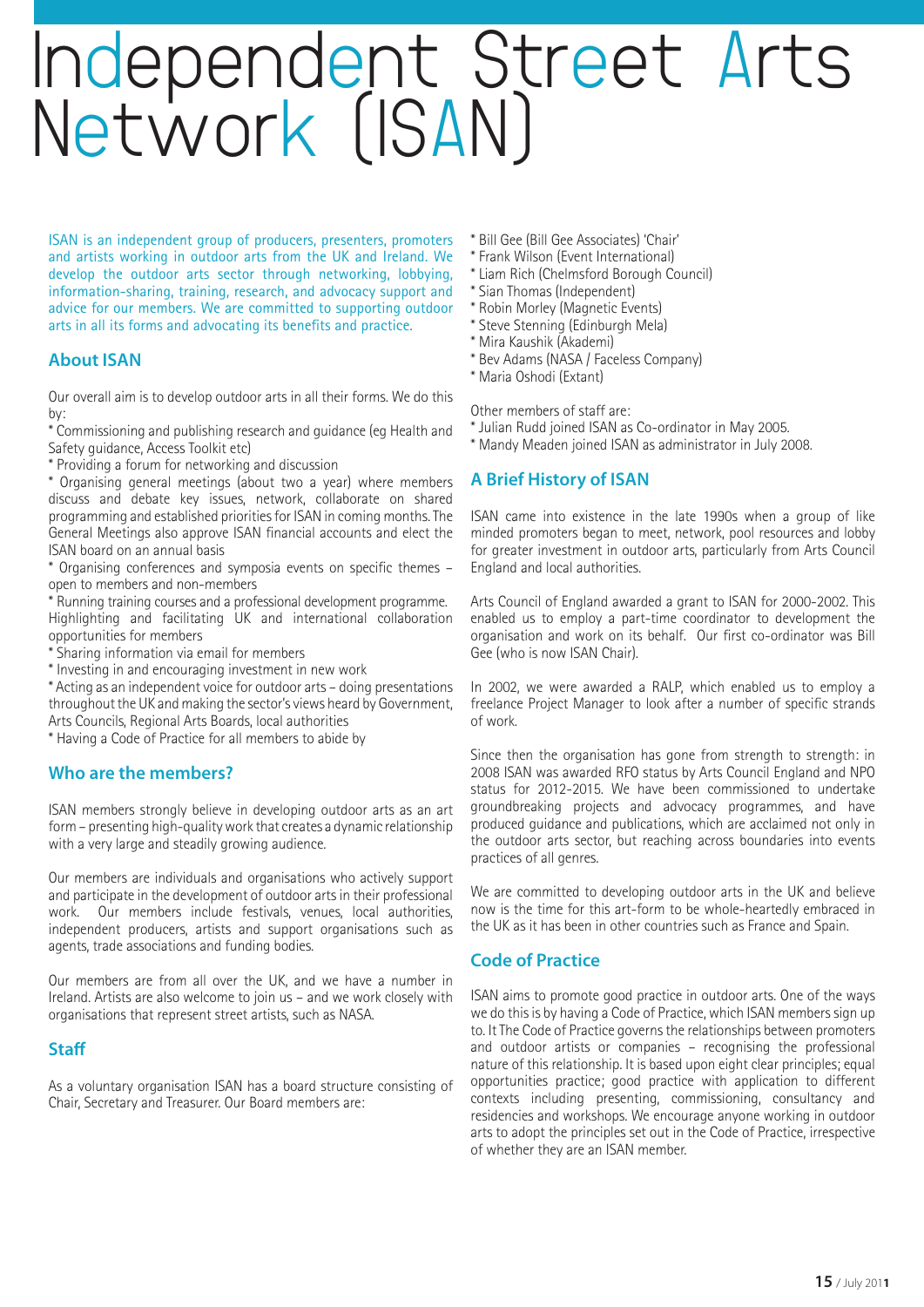#### **What is Outdoor Arts?**

Outdoor Arts is the umbrella term, used in the UK, given to performances in various genres (theatre, dance, circus, spectacle, music or any combination of the above) that are created for outdoor public spaces – sometimes in the street, or in town squares, parks and other public spaces. Outdoor arts has a purposefully wide definition and is inclusive of solo performances through to large scale spectacle and from community processional projects to stunning outdoor interactive visual installations. In other European countries, in particular in France and Spain, Outdoor arts is seen as an important art form in its own right, attracting sustained investment from local and national government. The French term, "theatre without walls" is a useful definition.

Outdoor Arts events are socially and culturally inclusive. In an international context, British outdoor arts companies are leading the way in creating work that reflects the cultural diversity of a nation.

Outdoor Arts is a uniquely democratic forum in which to work, since public spaces 'belong' to everyone and art that is designed to be performed in such a space is owned and accessible to us all. In the UK outdoor arts engage with audiences counted in their millions every year. These large and diverse audiences enjoy performances and events together without the barriers sometimes found in traditional arts venues. This exciting dynamic is perhaps what attracts so many of us to the outdoor arts environment – it is an antidote to our increasing national obsession with the cult of celebrity, of TV, video games and the internet. Outdoor Arts is always live, always in public space, always with an atmosphere of unpredictability.

#### **How to join?**

Annual subscription is currently levied at three rates for organisations and individuals.

For the year 20011 / 2012 the subscription is:

\* £45 (+ VAT) Rate 1 – for individuals (artists, promoters and producers).

\* £155 (+VAT) Rate 2 – for artist companies with a turnover of under £100K, organisations with a spend of less than £50K on Street Arts and agents.

\* £230 (+VAT) Rate 3 – for artist companies with a turnover of over £101K, organisations with a spend of more than £51K on Street Arts and educational institutions.

Early Birds who pay within 45 days of invoicing pay less so it's worth being prompt.

\* £40 (+VAT) - Early Bird Rate 1

\* £135 (+VAT) - Early Bird Rate 2

 $*$  £200 (+VAT) - Early Bird Rate 3

The Membership is renewable each April 1st.

#### **Contact**

Julian Rudd - Director 54 Chalton Street London NW1 1HS - UK T. +44 (0) 20 7388 9767

info@isanuk.org www.isanuk.org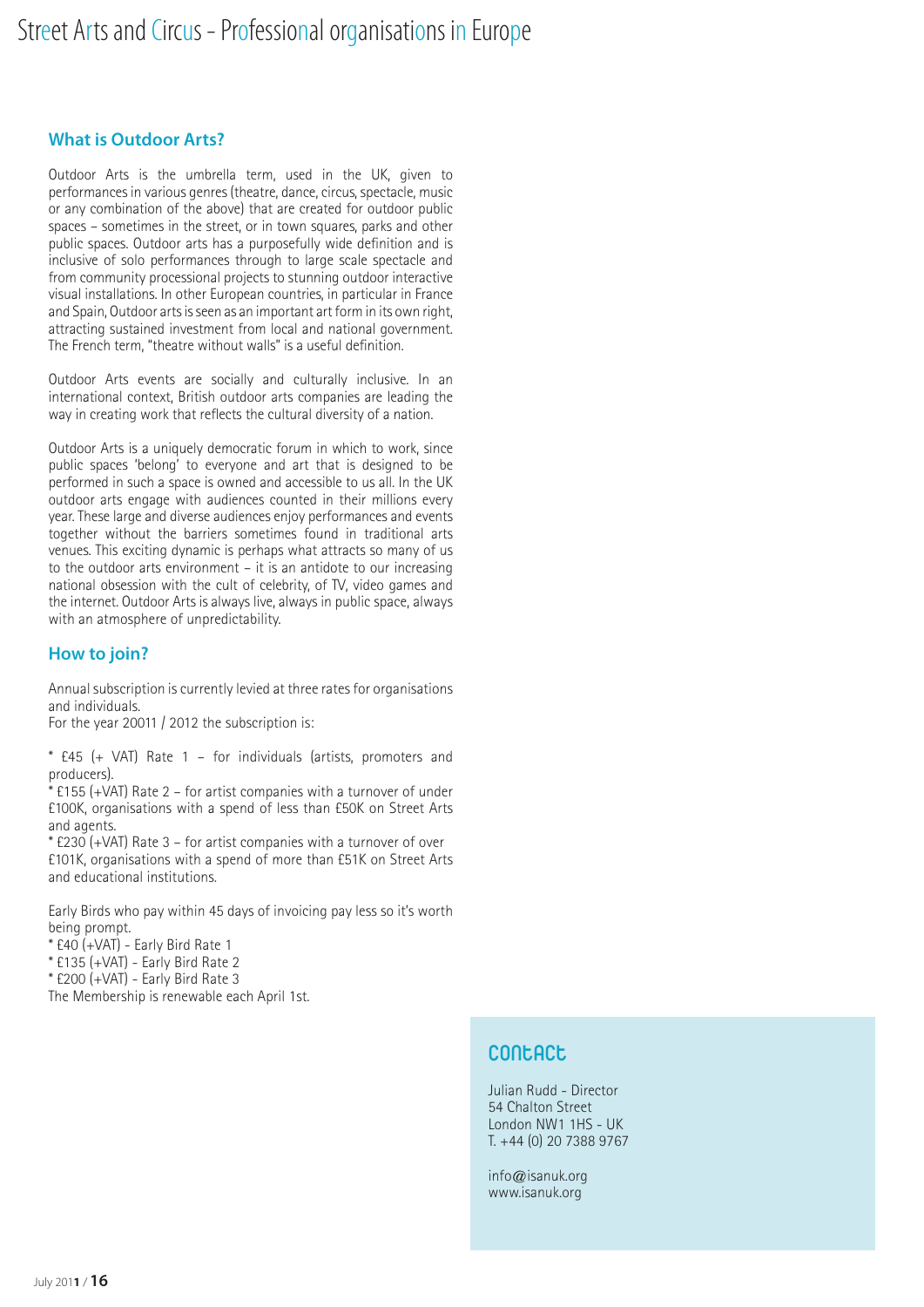# Manegen

Manegen is a national syndicate in Sweden for circus, variety and street performance. The association will promote the art forms and support its members (companies, creators, producers, presenters, educators, etc.) in their professional work with circus, variety and street performance. Becoming a member of Manegen, means having access to the network and its resources, experience and knowledge, and taking part in influencing the conditions of these art forms.

#### **What?**

Through joint efforts and activities Manegen wants to spread circus, variety and street performance to new areas of practitioners and audiences, to increase media coverage, to encourage local and national authorities and not least to create opportunities for professional and artistic development. Manegen aims to give the concepts "circus, variety and street performance" a new meaning to the general public in Sweden and to put them on the national cultural agenda.

#### **How?**

Since we have just started up Manegen, we are still in the process of creating a plan for what Manegen will work with in the long and short term:

#### **Collect and spread information**

\* Internally within the art field: Job advertisements, inventories of venues and reviewers, newsletter, website, membership, webforum, knowledge resources, seminars

\* Externally: Information about the members on the website and in newsletters, seminars, information for cultural journalists, stimulate research on the art form, circus consultants

\* Influence cultural policies: Lobbying, identity, definitions, benefits, information on needs for example support for a residence system, etc.

#### **Create and participate in networks**

\* Internally within the art field: Network portal, bringing members together in meetings two times a year in various places in Sweden, knowledge sharing, circus conventions, connect to other networks within the art form, representatives of Manegen in all parts of Sweden, informal meetings

\* External: Local, national and international networks

#### **Work for increased skill and competence**

Artistic development: Encourage development of courses, workshops, master classes, training, artistic research, open stage, work in progress presentations

\* Entrepreneurship development: Encourage development of courses, workshops, master classes, training

\* Education development: Promote development measures of training, for example in circus management, production, rigging, teachers etc.

\* Daily workout: Encourage the creation of training facilities, materials, training forum, inventory of training facilities for research

#### **Work for better possibilities to create and produce**

\* Artistic: Promote development of artistic mentorship, concept development, inspiration and experiment, residence, lab rooms, meetings and exchanges, opportunities to see other artists works, rehearsal and lab facilities, residences

\* Administrative: Promote the development of production advice, billing service, union issues, insurance, security, producer pools, tariff systems for the salaries and fees

#### **Work for better distribution, marketing and sales**

\* Marketing: Showcases, galas

\* Venues and festivals: Attaining access to venues and tents, communication with the venues on the conditions for these art forms, encourage development of venues, encourage festivals to program circus works, encourage creating new circus festivals

#### **Who?**

The development of Manegen is undertaken by its elected board. The board has nine members, who meet about every other month:

#### **Chairman**

Thorsten Andreassen – artist and producer of Funnybones Productions

#### **Vice President**

Kiki Muukkonen – circus coordinator at Subtopia

#### **Board members**

Ivar Heckscher (consultant in circus education issues, former headmaster of the circus program at the University College of Dance);

Jacob Westin (artist and coordinator in the circus company Naked Ape); Joel Lindh (artist and producer in Clowns Without Borders); Josefin Karlsson (artist in the circus company Cirkus Saga); Manne af Klintberg (artist and clown from the older generation); Marie-Louise Masreliez (circus director newly educated at the University College of Dance); Tobias Gisle (artist and producer in the circus company Completely Circus)

#### **Membership fees for 2009 are as follows:**

\* Individual membership is 200 SEK and gives 1 person voting rights

\* Company membership is also 200 SEK and gives 1 person voting rights \* Suporting membership is 200 SEK or more and gives no voting rights

\* We wanted to keep the membership fee low during the first year while we are in process of developing the organisation.

#### **Contact**

Thorsten Andreassen - President Manegen – Centre for circus, variety and street performance Rotemannavägen 10 145 57 Norsborg – Sweden T. +46 (0) 70 714 80 42 info@manegen.org www.manegen.org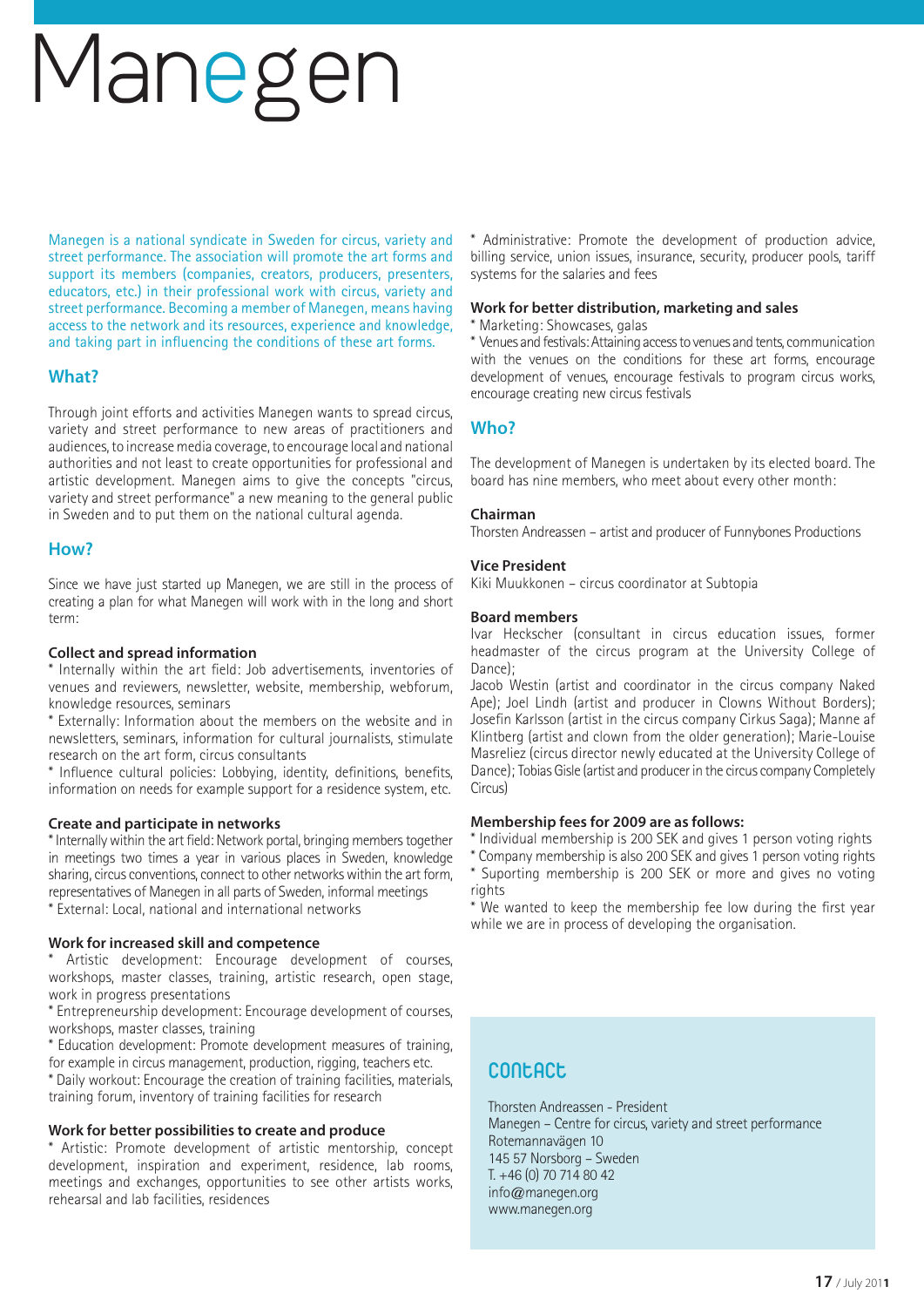### National Association of Street Artists (NASA)

The National Association of Street Artists is an independent UK network of creative practitioners making work for the outdoors.

#### **What is NASA?**

NASA aims to support and develop the professional practice of UK based street artists by:

- \* Engaging in strategy and policy discussions
- \* Advocating for the sector and networking with key organisations
- \* Providing information sharing, discussion forums and peer support
- \* Undertaking research and delivering developmental projects

NASA values its working relationships with a range of organisations including ISAN, Circus Development Agency, SSCAN, Equity, XTRAX, ITC and many others in the UK and internationally.

NASA provides an email group for artists to debate work and share ideas and information. When requested, and when it is to the benefit of street artists in the UK, Mission Control will discuss artists' concerns and issues with external parties. Please note, however, NASA is not a union. For Union services please contact Equity (actors) and the Musicians Union (musicians).

NASA Mission Control regularly attends showcases, meetings and strategically important street arts festivals and events in the UK and internationally. If appropriate, NASA is happy to carry and display on behalf of its' paid up and e-group members, a small amount of printed publicity, DVDs and CDs at the events it attends. There is a nominal charge for this service of £10 for UK events (£5 for paid up members) and £20 for international events (£10 for paid up members). Mission Control will put calls out for publicity from member on the NASA e-group.

#### **Mission Control**

NASA is a network managed by an elected steering group (Mission Control). Mission Control is made of practicing artists who volunteer their time to attend planning meetings, co-ordinate projects and network on behalf of the organisation and its members.

#### **Joining NASA**

NASA is a membership organisation open to individuals who work professionally as street artists and to companies creating work for the street and other outdoor contexts. NASA is constituted as an unincorporated not-for-profit organisation with an elected management committee (steering group).

New or renewing members can download a membership form from the NASA website.

NASA welcomes new members at any time.

#### **Membership Fees**

Shortly before the fee is due, the NASA Steering Group will send out a reminder email to everyone with an invoice. Annual fees are as follows:

\* individual / unfunded company membership is £20 and gives 1 person voting rights

\* funded company membership is £50 and gives 1 person voting rights

\* anyone in financial difficulties, please contact the Steering Group to discuss as we don't want to lose members

#### **Membership provides**

- \* Access to the e-group / online discussion forum
- \* Access to the members' area of the website (password protected)
- \* Listing on the NASA website with a link through to your own website
- \* Voting rights

\* Invitations to participate in all NASA events - most events are free to members

- \* Information sharing
- \* A strategic voice which benefits all outdoor artists

#### **NASA Members**

All members are listed on www.nasauk.org. These range from young to experienced companies, from organisations in the Arts Council England's national portfolio (and similar in the other UK nations) to those who have never received any public funding. Our members include small one- person companies to large companies with a full time administration, from companies where the artists also run (or have to run) the administration to those with an administration team that support artists. There are also individual members who do work for a number of companies. Thus there is a range of experiences among our members and the network is supportive, offering help to develop of companies.

#### **About the NASA e-group / on-line discussion forum**

The e-group is lively and sustains itself with relevant and appropriate debate. It is fully inclusive and membership is growing steadily. Sometimes the e-group can seem that it is dominated by a few, though really these are just the vocal ones. It does shift as we are all naturally more vocal about some issues than others. Often someone who has been silent for months will pop up with comments or questions. It is entirely appropriate to ask questions such as 'where can I park my lorry in Warwick?' or 'can anyone help me with risk assessments?' etc as well as launching in with a discussion on the nature of our art and the relationship with audiences, for example.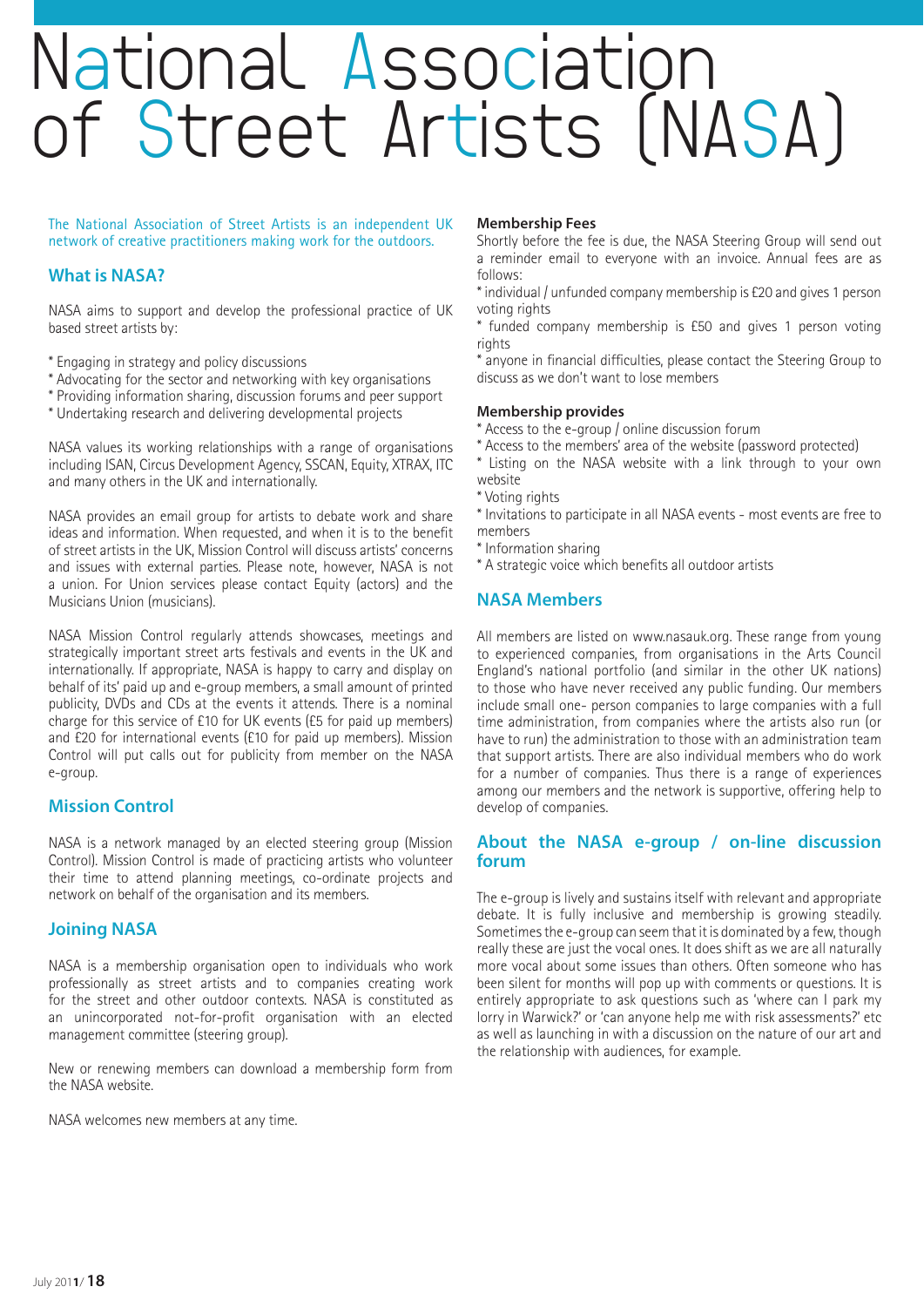#### **NASA Steering Group**

The management and development of NASA is undertaken by its elected steering group who meet 4-5 times a year:

- \* Bev Adams (Faceless Company / ISAN Board Member)
- \* Nat Bolonkin (Comic Character Creations)
- \* Stephen Grindle (Dingle Fingle)
- \* Pete Gunson (Pif Paf)
- \* Roger Hartley (Bureau of Silly Ideas)
- \* Jules Howarth (Swamp Circus Trust)
- \* Tony Lidington (Promenade Promotions / Uncle Tacko! of The Pierrotters)
- \* Mark Tillotson (MarkMark Productions)

#### **Contact**

General contact: E. missioncontrol@nasauk.org

Steering group: E. members@nasauk.org

UK

### Scottish Street and Circus Arts Network

SSCAN is an informal network of professionals working primarily in the street and circus arts and physical performance sectors including artists, performers, producers, technicians and promoters. SSCAN replaces an older network, Scottish Streetnet that was launched in 2004 primarily for street artists. The network plays a key role in advocating for the street and circus arts sectors in Scotland whilst offering support and advice to its members. SSCAN intends to launch a major website for street and circus arts in Scotland soon.

New members are required to complete a form that provides basic information on their practice. In the first four months of SSCAN's existence, a more extensive form was used in order to provide baseline data for future research in to the physical performance sector. A summary of this data is available on request.

#### **Members**

It currently has over 200 individual members representing most of Scotland's street / circus / physical theatre and outdoor companies (professional and community).

#### **How to become a member**

Membership to the network is free and is done simply by emailing: sscanetwork-subscribe@yahoogroups.o.uk

#### **Contact**

currently via Articulation until new website is launched:

contact@articulation-arts.org

UK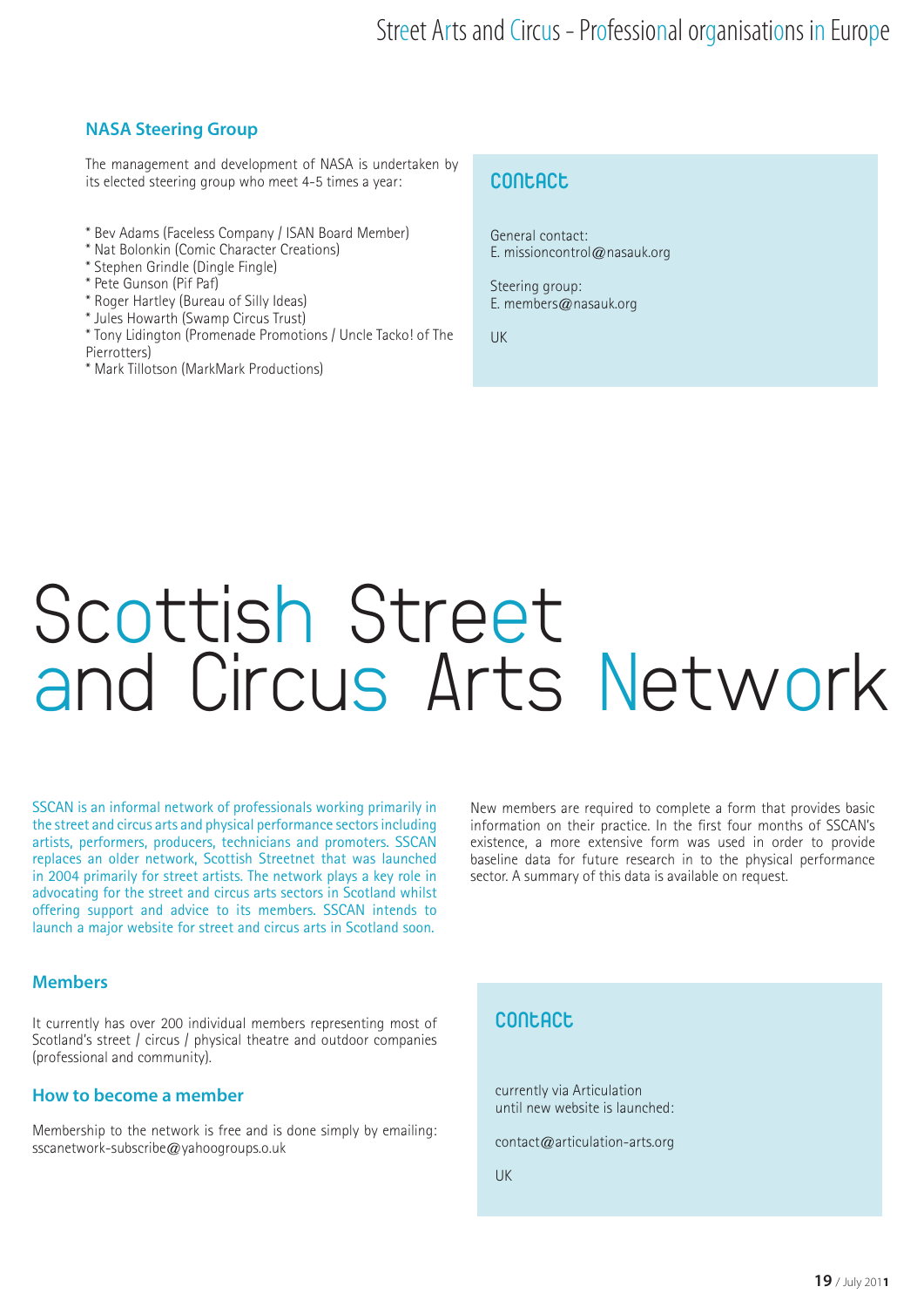# Syndicat du cirque<br>de création

Solidarity, creativity, diversity and transmission power values of the circus, form the foundation on which the action of the French Circus Creation Trade Union is based.

While the last forty years, the circus continues to renew its forms, art directors, in their simple statement of belonging to the circus world of creation, have felt the urge to unite around of this art in search of a new recognition.

Thus, to support this movement of unprecedented development activities, business and circus creation, that the Trade Union of New Forms of Circus Arts (SNFAC) was established in 1998. Union renamed Circus Creation Trade Union (SCC in French) since 2004, it has always intended to assist in the implementation and support modes of creation, production and organization, better suited to projects of artistic teams.

Representative artistic circus establishment, the SCC is a union of employers, which envisages the social dialogue beyond the dichotomy employers / employees. It claims, on the contrary, a social economy in which employees, whether permanent or intermittent, are full of actors and companies, the first to contribute to their success.

In 2011, the SCC has more than 50 members.

#### **What SCC does**

\* Represents the interests of its members, and the profession as a whole, with public authorities and professional bodies

Contributes to the structuring of the professional sector of the circus in France;

\* Working to improve conditions for the creation and dissemination of circus works;

\* Educates local communities and cultural leaders to host the circus companies in the cities and territories, closer to the people;

\* Promotes the formation of a network of trade professionals and initiatives on a national and European level;

\* Thinks about ways of management and employment adapted to cultural performing arts, so-called «third sector»;

\* Participating in negotiations on collective agreements in the performing arts and branch agreements in employment and training;

\* Working on the development of continuing vocational training arrangements, improving teaching conditions of circus artists and better risk management disciplines and techniques circus;

\* Working to develop new mechanisms of support and improvement of cultural policies in favour of the circus arts.

#### **The 2011 board of SCC includes :**

\* Cirque Bang Bang (Martin Palisse) Président

- \* Cirque Plume (Bernard Kudlak ) Vice-Président
- \* ARMO-Jérome Thomas (Agnès Célérier) Treasurer
- \* Acolytes (Cécile Bellan) Secretary
- \* NoMad (Virginie Parmentier)
- \* Les Choses de Rien (Bernard Saderne)
- \* Spartakus Productions (Luc Molins)
- \* Champ des Toiles (Céline Magnant)

Yannis Jean works as General Delegate since 2008.

#### **Contact**

Yannis Jean – General Delegate Maison des Réseaux Artistiques et Culturels 221 rue de Belleville 75019 Paris – France T. +33 (0)6 76 13 33 86

contact@syndicat-scc.org www.syndicat-scc.org